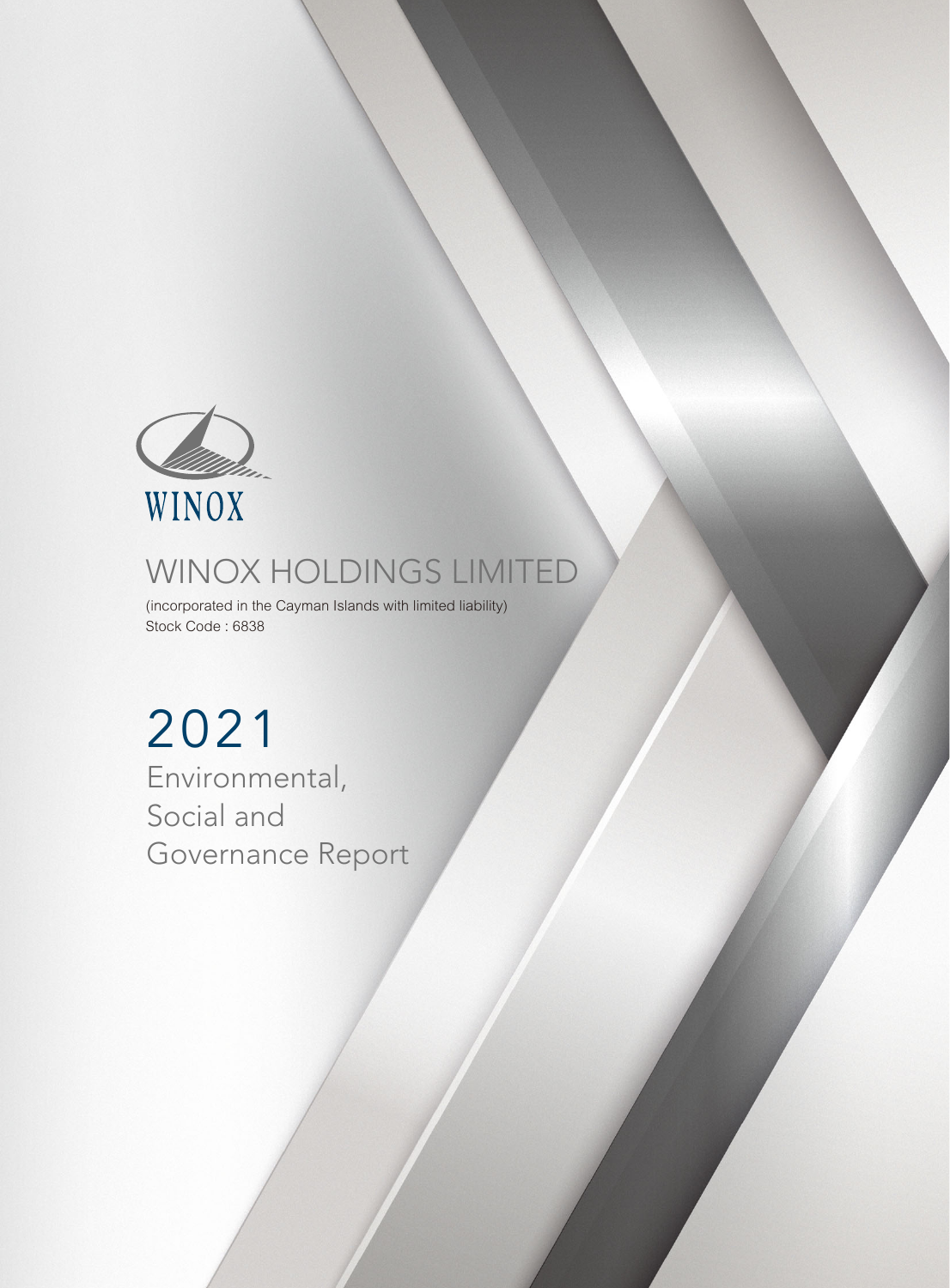## **Contents**

| Company Overview                                           | $\overline{2}$ |
|------------------------------------------------------------|----------------|
| Sustainable Development                                    | $\overline{2}$ |
| Reporting Period and Scope                                 | $\overline{2}$ |
| Board Engagement                                           | $\overline{2}$ |
| <b>Environmental Policies</b>                              | $\overline{4}$ |
| <b>Green Actions</b>                                       | 5              |
| Employees                                                  | $\overline{9}$ |
| Health and Safety                                          | 10             |
| Development and Training                                   | 11             |
| Customers, Suppliers and Other Business Partners           | 12             |
| Anti-Corruption Policy                                     | 14             |
| Care for Community                                         | 15             |
| Environmental Performance Data                             | 15             |
| Social Performance Data                                    | 16             |
| Environmental, Social and Governance Reporting Guide Index | 19             |

**1**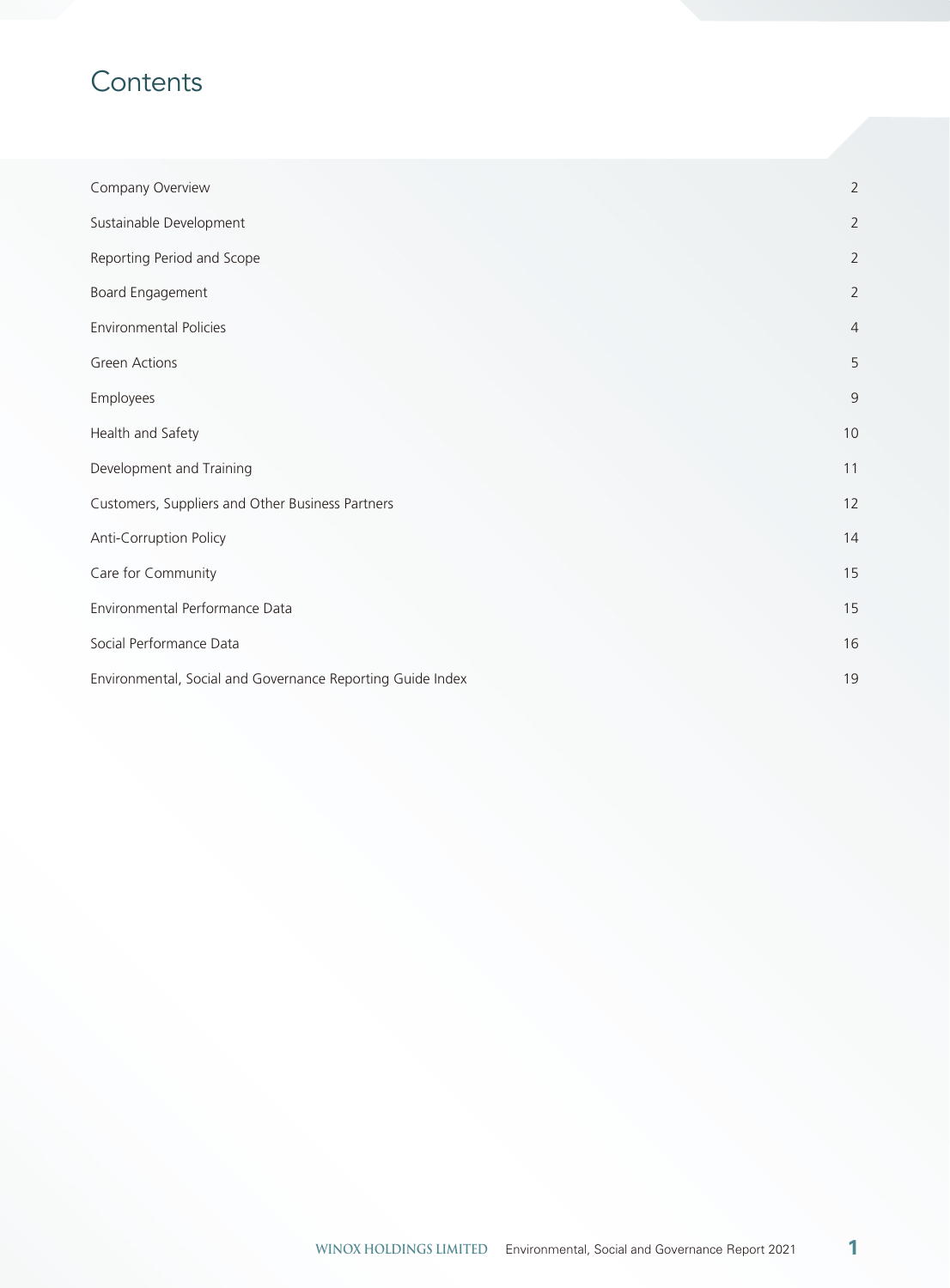## Environmental, Social and Governance Report

## **COMPANY OVERVIEW**

Winox Holdings Limited (the "Company") and its subsidiaries (the "Group") are principally engaged in the development and manufacturing of stainless steel products such as watch bracelets, mobile phone cases and parts, smart wearable cases and parts, and fashion accessories on an OEM (Original Equipment Manufacturer) basis for our customers. Our customers include internationally renowned brands from Switzerland and various countries in Europe.

We are committed to offering a comprehensive and one-stop product development and manufacturing solution for our customers. We develop and maintain close working relationship with our customers, and cater to their needs by leveraging our strengths such as reliable quality standard, flexibility in design and manufacturing techniques, competitive pricing and ontime delivery.

The Group is headquartered in Hong Kong with two production facilities situated in the PRC.

## **SUSTAINABLE DEVELOPMENT**

The Group adopts a product diversification model which provides a significant platform to broaden our customer base and expand our market share in the industry. We strategically utilise our resources to advance our skills and technology so as to enrich our product variety and sophistication. We are committed to working closely with our customers to deliver quality and cost-effective products efficiently. This enables us to maintain long-term business relationship with our stakeholders. Our goal is to put continuous efforts to reinforce our operational efficiency so as to achieve long-term business sustainability and drive improvement.

We review our sustainable development policy annually, with an aim to reduce the adverse effect of our operations on the environment and natural resources, and ensure that our policies comply with relevant regulatory requirements while catering to business needs and keeping abreast with the times. We understand that to create long-term value for our stakeholders and local communities, it is necessary to mitigate the negative environmental impact caused by the business operations. Aside from emissions and resource consumption, the Group's business has no other material impact on the environment or natural resources.

### **REPORTING PERIOD AND SCOPE**

This report covers the year ended 31 December 2021 (the reporting period from 1 January 2021 to 31 December 2021). Unless otherwise stated, the scope of this report includes the data and activities from the office in Hong Kong, and the office and two production facilities in the PRC of the Group.

This report has been prepared in accordance with the "Environmental, Social and Governance Reporting Guide" (the "ESG Guide") as set out in Appendix 27 to the Rules Governing the Listing of Securities (the "Listing Rules") on The Stock Exchange of Hong Kong Limited (the "Stock Exchange"), and disclosed information on the sustainable development performance in respect of important relevant areas of the Group under the ESG Guide during the reporting period.

## **BOARD ENGAGEMENT**

With the increasing importance attached to environmental, social and governance ("ESG") issues by society and major regulatory authorities, the Group has strengthened the management and supervision of ESG issues and incorporated them into the corporate strategic responsibility.

The Board (the "Board") of Directors ("Directors") of the Company is responsible for monitoring broader trends, risks and opportunities of sustainable development, and assessing the influence on the Group's long-term development and positioning. The Board is also responsible for monitoring our risk management structure and sustainable risks, including the risks relating to climate, and reporting and discussing major sustainable issues at quarterly Board meetings. We also regularly carry out various risk identification, analysis and review management procedures through the Audit Committee and Enterprise Risk Management (ERM) system, including recording summaries in the Corporate Risk Register. The Board expects the management to report to the Board at least once a year on the latest development of ESG issues.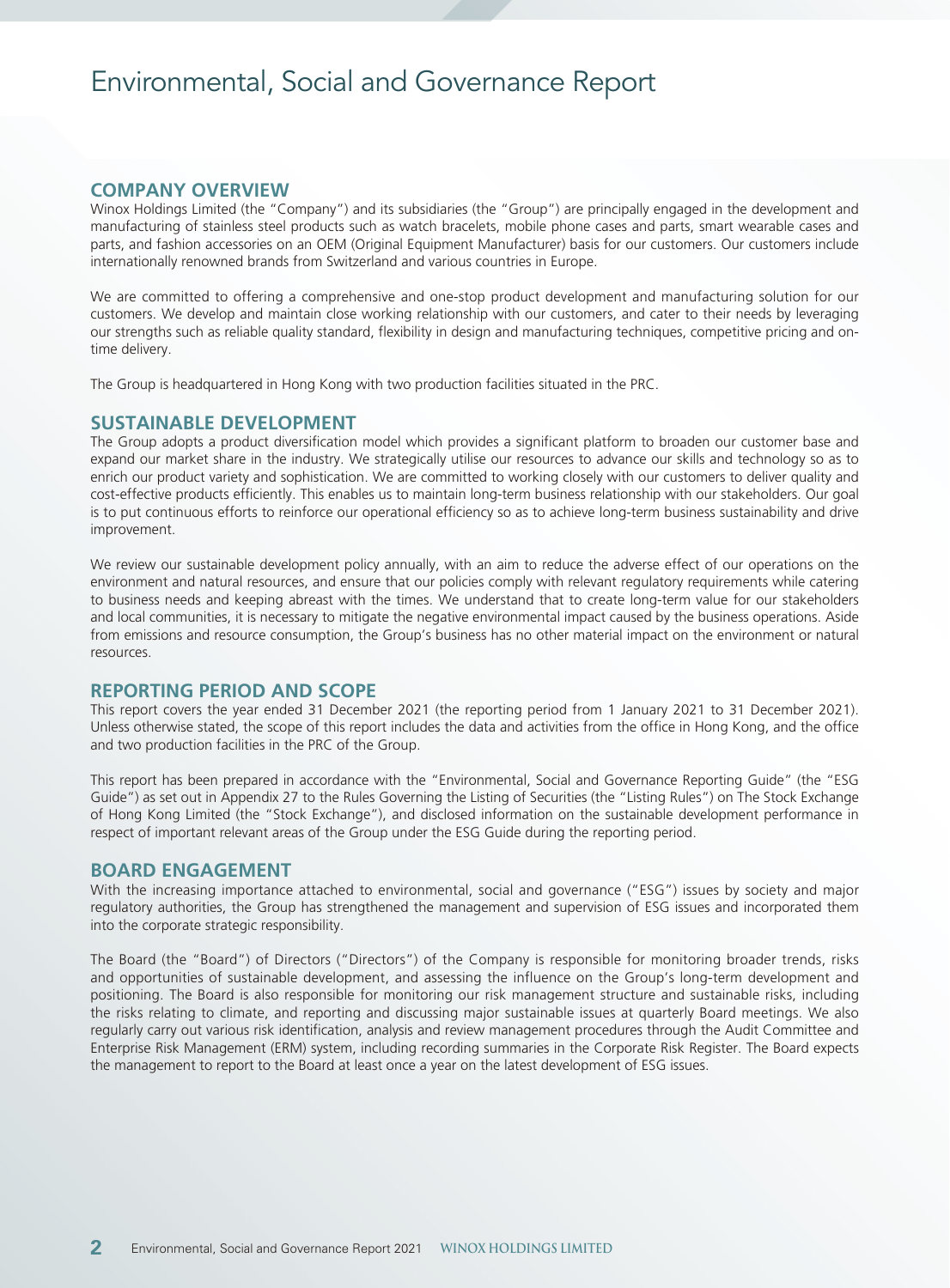The Board issued a statement that: "In addition to taking the responsibility for environmental, social and governance issues and incorporating them into the Group's strategy, the Board is also responsible for the management and monitoring of relevant environmental, social and governance issues. These issues have been identified after taking into account the recommendations of the ESG Committee."

The Board has reviewed and considered the ESG strategy of the Group and this report. This report has also been reviewed and approved by the senior management of the Group.

#### **ESG Committee**

The Company has established the ESG Committee. This committee is responsible for providing recommendations and assistance to the Board in respect of the management of the Group's ESG issues. Related issues include governance, policies, implementation, performance and reporting. The ESG Committee is led by the Executive Directors and its members come from different departments, including the finance and accounting department and administrative department.

Meanwhile, the Group has established the ESG Executive Committee, members of which include representatives of different facilities and departments in the PRC. Its duty is to introduce, formulate and implement the Group's policies, objectives, data collection and compilation, control and other related issues in respect of the scope of the Group's ESG, convey the details of the implementation of relevant objectives, data collection and control to all departments/business lines of the facilities for their implementation, and report the progress and details to the ESG Committee.

#### **Regulatory Framework for Sustainable Development**

The ESG Committee is led by the Executive Directors and its members come from different departments, including the finance and accounting department and administrative department. The members of the ESG Executive Committee include representatives of facilities and their important departments in the PRC.

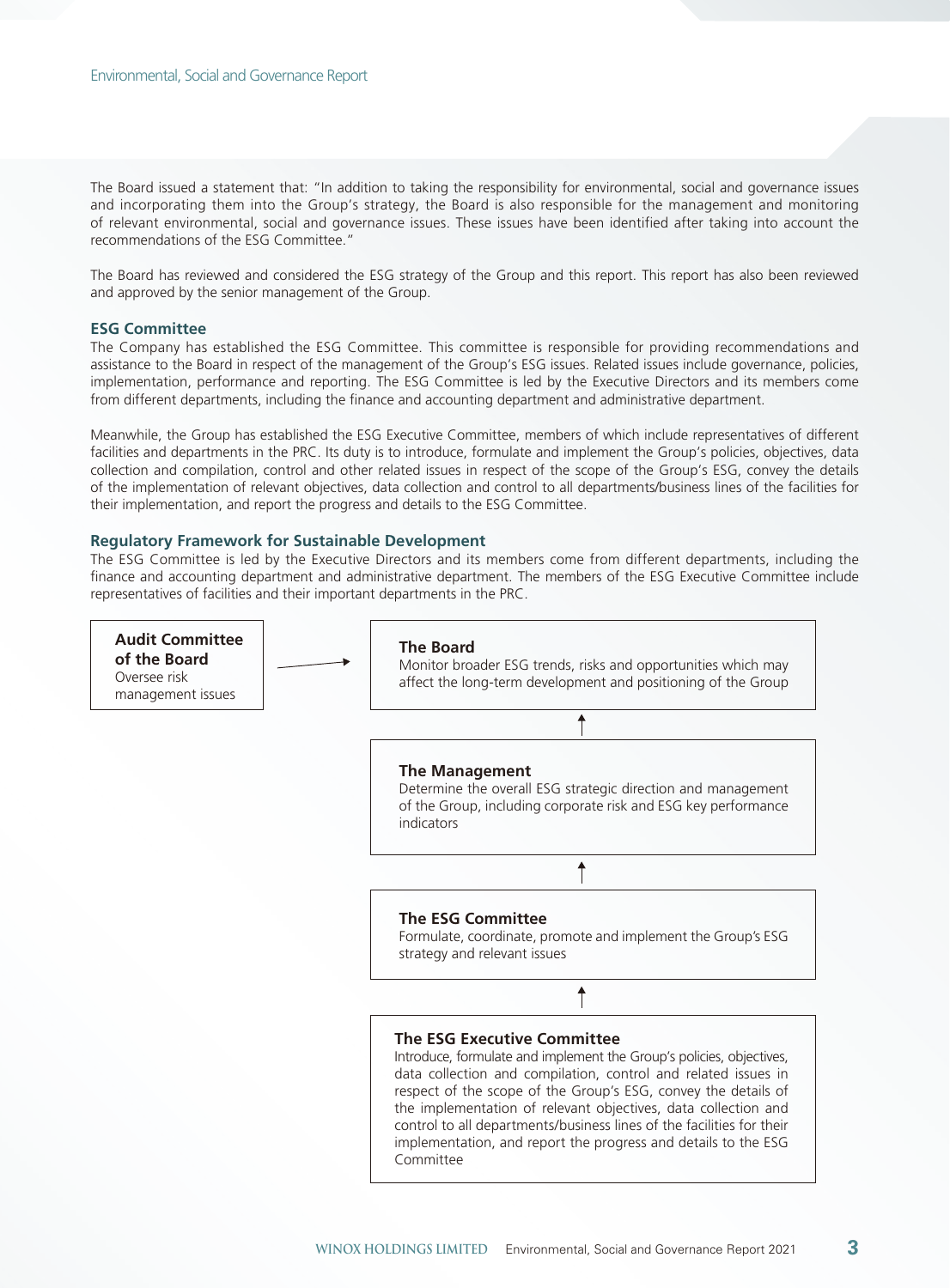#### **Principle of Materiality**

The Group maintains close communication with its stakeholders. Through repeated discussions and direct communication, the Group has access to understand the core issue most concerned by key stakeholders. Understanding key issues from internal and external perspectives through key stakeholders helps to formulate the Group's corporate strategies, objectives, goals, plans and measures, so as to promote the sustainability of the business as a whole.

The Group has adopted the principle of materiality in this report. During the reporting period, the Company has conducted an materiality assessment. The objective of materiality assessment is to identify ESG issues that are essential and relevant to the Group's operation. We referred to the ESG Guide and proposed possible issues for evaluation to identify potential major issues to be disclosed in this report.

According to the results of materiality assessment, the Board has approved the priority ranking of policies recommended by the ESG Committee and the long-term objectives related to each policy, including the following four major issues:

| <b>Issues</b>                   | <b>Objectives</b>                                                                                                                                      |
|---------------------------------|--------------------------------------------------------------------------------------------------------------------------------------------------------|
| Greenhouse gas ("GHG") emission | Reduce GHG and carbon emissions                                                                                                                        |
| Resources management            | Optimise the use and management of natural resources, such as<br>energy, water and materials                                                           |
| Supply chain management         | Ensure that suppliers use environmentally compliant materials and<br>monitor risks from supply chain                                                   |
| Employment compliance           | Oversee the overall human resources management structure to ensure<br>compliance with relevant laws and regulations in Hong Kong and the<br><b>PRC</b> |

## **ENVIRONMENTAL POLICIES**

As an environmentally oriented enterprise, the Group is committed to reducing the negative impact on the environment arising from operations and production processes, and fully takes various environmental factors into account to optimise the use of resources and reduce waste. The Group strictly complies with applicable environmental regulations and other statutory requirements, and actively encourages each of its stakeholders to contribute to environmental protection.

We have adopted the following principles to minimise the impact on the environment from the Group's operations:

- Comply with relevant environmental regulations and other statutory requirements;
- Monitor and review the impact of the Group's operations on the environment on a regular basis; and
- Require all staff to assume environmental responsibilities, such as implementing green measures at offices to enhance their environmental awareness.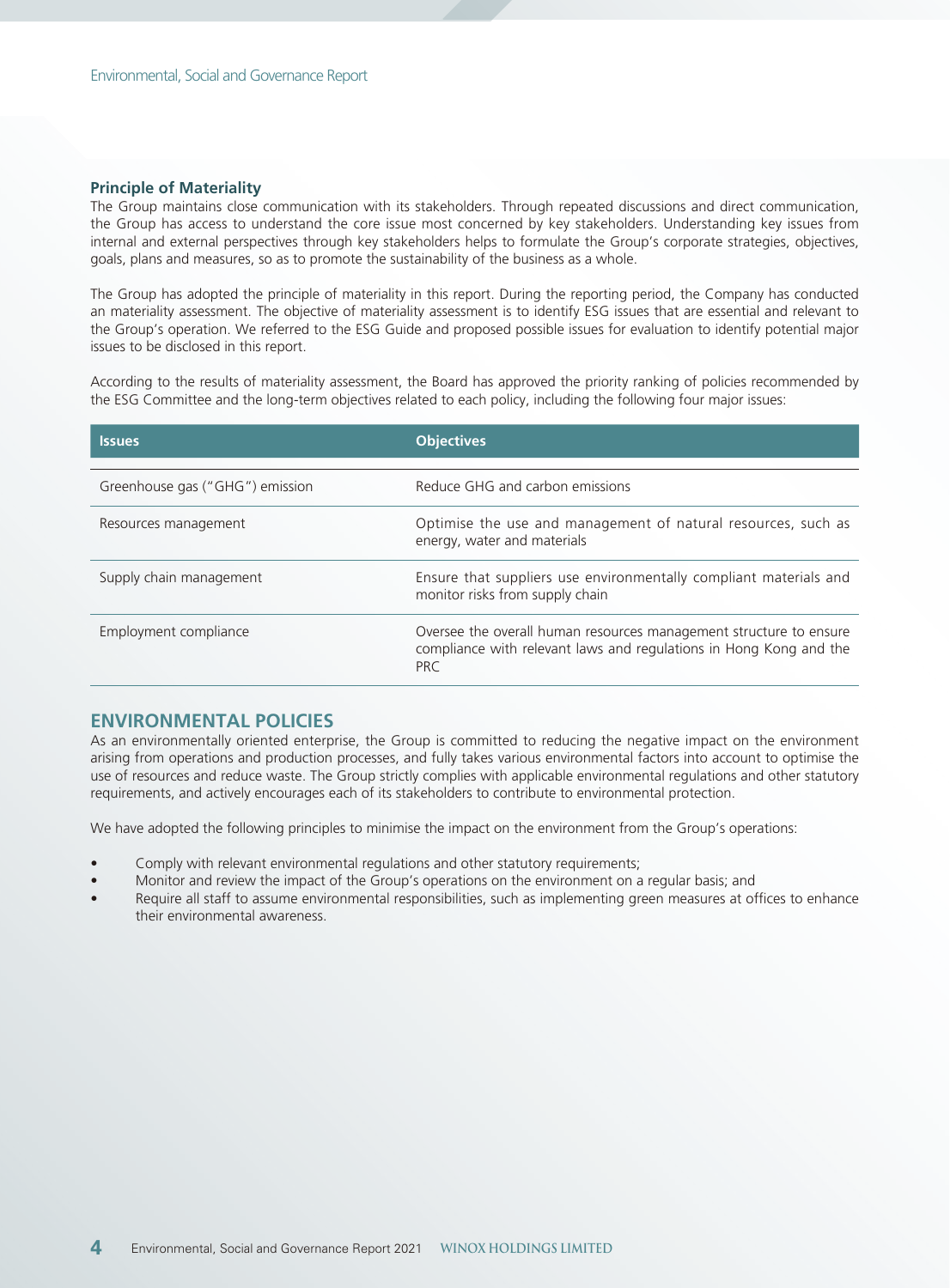## **GREEN ACTIONS**

The environmental impacts from our operations mainly are related to energy consumption, and sewage and waste production. To alleviate the impact on the environment caused by our operations, we are committed to reducing pollution and carbon emission arising from our production processes to comply with relevant environmental regulations and other statutory requirements, such as the atmospheric pollutant emission restriction stipulated by the "Atmospheric Pollution Prevention and Control Law of the People's Republic of China" (《中華人民共和國大氣污染防治法》), and implement environmental management in accordance with the requirements of ISO 14001: 2015 environmental management system.

The Group is committed to pursuing stable and sustainable development. Through adopting various energy saving and emission reduction measures, the Group advocates the environmental protection concepts of reuse and recycling to reduce GHG emissions and hazardous and non-hazardous wastes, as well as increasing energy and water efficiency, with the aim of meeting the carbon neutrality goal at operational level.

Vehicle emission is not the main source of air pollution for the Group, with no significant environmental impact caused by its emission of exhaust gas. GHG emissions reported by the Group exclude the emissions related to the office in Hong Kong, as such data have no material impact on the overall emission performance.

#### **Reduction of GHG Emissions**

For reducing the exhaust gases and GHG emissions from our production processes, we have adopted the following environmental measures. The Group has conducted regular checks, monitored the operation closely, submitted environmental assessment reports to the Environmental Protection Bureau regularly, and obtained relevant environmental approvals and pollutant discharge permits in relation to our operations.

| <b>Exhaust gases and GHG generated</b><br>during the production processes  | <b>Measures for reducing exhaust gases and GHG</b>                                                                                                                                                                                                            |
|----------------------------------------------------------------------------|---------------------------------------------------------------------------------------------------------------------------------------------------------------------------------------------------------------------------------------------------------------|
| Exhaust gas dusts generated during the grinding<br>and polishing processes | Install fan systems for collecting exhaust gas dusts. Prior to emission of<br>such dusts, recycled water is used for sprinkling and activated carbon<br>absorption treatment is conducted for reaching the required standards.                                |
| Exhaust gases from generators                                              | Establish exhaust gas collection towers. The method of lye sprinkling<br>is adopted for reaching the required standards for emission at a high<br>altitude.                                                                                                   |
| Oily fumes and exhaust gases generated during<br>cooking at kitchens       | Install fan systems for collecting oily fumes and exhaust gases. Such<br>gases go through exhaust gas collection towers, and undergo lye<br>sprinkling and oily fume purification before reaching the required<br>standards for emissions at a high altitude. |

The exhaust gas treatment facilities as mentioned above have been upgraded. Upon completion of upgrading, the emission of exhaust gas after treatment reaches the standards specified by the "Emission Limits of Air Pollutants" (《大氣污染物排放 限值》) of Guangdong Province, thereby reducing the emissions of hazardous exhaust gases.

In addition to controlling exhaust gas emissions during production, we also use more green energy equipment, such as electric vehicles, so as to reduce vehicle emissions. Besides, we have a designated department responsible for collecting data, including the basic information of the unit, annual GHG emissions, activity level data and sources, emission factor data and sources, making analysis for the administrative department to formulate energy-saving and emission reduction indicators for implementation and control by each department, and recommending improvement methods and energy-saving measures where feasible.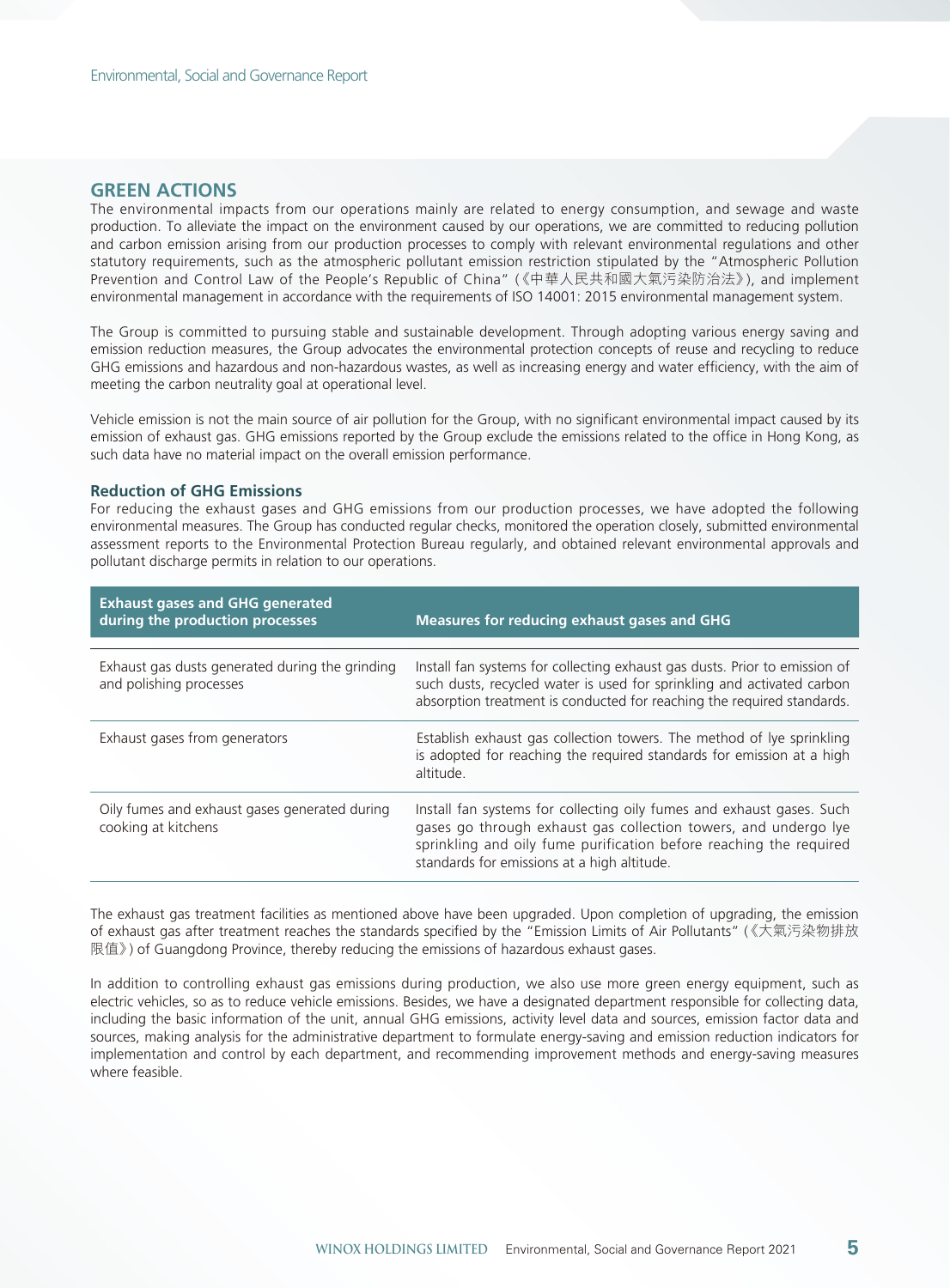#### **Sewage Treatment**

For reducing the sewage generated from our production processes, we have adopted the following sewage reduction measures and conducted regular monitoring. We have submitted environmental assessment reports to the Environmental Protection Bureau on a regular basis and obtained relevant environmental approvals and pollutant discharge permits in relation to our operations, so as to comply with the environmental regulations and standards of the PRC such as the "Water Pollution Prevention and Control Law of the People's Republic of China" (《中華人民共和國水污染防治法》).

| Sewage generated during the production<br>processes                                                                                                                              | <b>Measures for reducing sewage discharges</b>                                                                                                                                                                                                                                                                                                                                                                                                                                                                                                                                                    |
|----------------------------------------------------------------------------------------------------------------------------------------------------------------------------------|---------------------------------------------------------------------------------------------------------------------------------------------------------------------------------------------------------------------------------------------------------------------------------------------------------------------------------------------------------------------------------------------------------------------------------------------------------------------------------------------------------------------------------------------------------------------------------------------------|
| Integrated wastewater<br>Wastewater generated during the<br>polishing and washing processes<br>Wastewater generated during the<br>carbonisation and water polishing<br>processes | Build our own sewage treatment station and pipe network to collect<br>wastewater generated from various processes and workshops, with<br>level-two dosing coagulating sedimentation treatment, quartz sand<br>and activated carbon absorption and fiber high quality PP cotton<br>filtration treatment conducted to reach the required standards. Upon<br>meeting the standards, such treated wastewater would be recycled<br>and reused for polishing and washing processes, while the rest<br>would be discharged in accordance with the instructions of relevant<br>environmental departments. |

Upon completion of upgrading the sewage treatment station, the discharged wastewater is treated to meet the required standards before being recycled and reused in production workshops.

In 2021, 89,577.80 tonnes of sewage were treated with 61,417.10 tonnes reused for production, representing a reuse rate of 68.56%. This led to a reduction in both fresh water consumption and sewage discharge.

#### **Water Resources Management**

The Group's goal is to save and recycle water as much as possible in the process of business operation. Therefore, the Group is committed to cultivating its staff's awareness of water conservation, encouraging them to monitor water consumption in the workplace, and taking a number of water conservation measures. For instance, we regularly check the plumbing system and faucets to ensure their proper operation and prevent water leakage in various workplaces. In addition, we also monitor monthly water consumption to control water use and achieve our water resources management objectives.

#### **Utilisation of Materials**

The Group also attaches great importance to making good use of raw materials and packaging materials. Therefore, we evaluate the amount of materials before procurement to avoid waste of resources caused by excess inventory. Besides, we try to reduce the use of disposable materials and replace them with recyclable materials. We strive to recycle and make good use of recyclable materials produced in the process of production, activities or services.

#### **Waste Disposal**

The Group is also committed to minimising the waste generated from our production processes by classifying all waste and garbage as well as handling, discarding and treating the collected waste according to the local laws and regulations. Waste is mainly divided into hazardous and non-hazardous waste for disposal.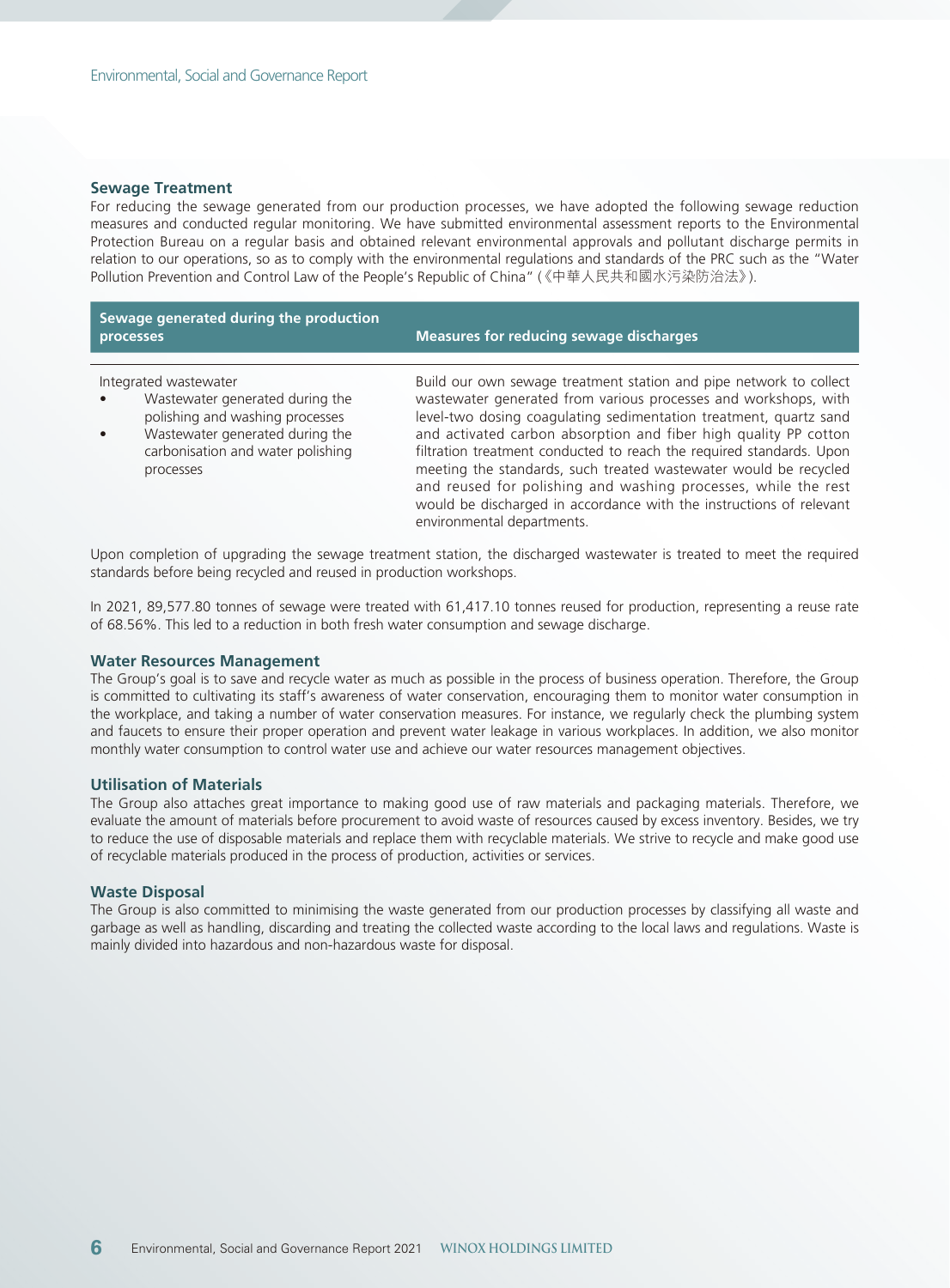#### **Hazardous Waste Disposal**

The Group's hazardous wastes mainly comprise sludge and etching waste liquid. For the disposal of hazardous wastes, we have taken the following measures to comply with relevant laws, including the "Law on the Prevention and Control of Environmental Pollution by Solid Wastes of the People's Republic of China" (《中華人民共和國固體廢物污染環境防治法》):

- Establish secondary leak-proof facilities;
- Set up warehouses to store hazardous wastes with dedicated personnel to manage such collection and storage;
- Engage a chemical waste disposal company in the PRC with a business permit for handling hazardous wastes to collect, store and dispose of the chemical wastes produced during our production processes;
- Engage a recycling company to sell and recycle stainless steel residues and wastes produced during our production processes;
- Engage an external agency approved by local environmental departments in the PRC to install waste treatment facilities;
- Classify chemical wastes and get them correctly packed and properly labelled for identification purpose before passing them to the entrusted entity; and
- Provide clear work guidelines to employees at the facilities in the PRC.

#### **Non-hazardous Waste Disposal**

The companies of our Group in Mainland China have set up domestic waste units, where dedicated personnel collect and manage domestic waste and transport such waste to local Environmental Health Department for centralised disposal. Wastes with reuse value (such as paper, plastics and hardware) are classified, stored and passed to waste recycling companies for handling. In addition, we have also adopted measures to reduce domestic waste, including the use of computer systems to replace handwritten lists in respect of equipment maintenance checklists and purchase requisitions. For staff attendance, fingerprint punch clocks are used to replace paper records. Furthermore, an electronic recording system has been in use to monitor the usage of photocopiers. The above measures have effectively reduced the consumption of paper products and waste generation.

### **Green Management**

For the purpose of effectively managing the use of resources, we promote green practices at our offices to boost the environmental awareness among employees. We have introduced energy efficient equipment at our factories in Mainland China. For instance, the lighting at the factories has been replaced with light-emitting diodes (LED) to raise energy efficiency.

Under the green office policy, we have set forth green rules at our offices, requiring employees to perform their responsibilities in environmental protection. For instance, they should turn off the power when electric appliances (such as computers or lights) are not in use, so as to optimise the use of energy.

The 500T hydraulic presses at the factories have been upgraded, with the original 500T hydraulic presses (11KW) replaced by 500T servo-controlled ones (31.4KW), increasing the power-saving efficiency by approximately 38% and enabling each machine to save approximately 12,540 kWh of electricity per year. We also allow production workshops to use hot water from the residual heat of air compressors. With approximately three tonnes of hot water produced per day, we can save approximately 8,136 kWh of electricity every year.

Furthermore, the original diesel boilers in staff dormitories have been replaced with a hot water system powered by heat pumps to produce hot water, and diesel stoves in our canteens have been replaced with induction cookers, thus achieving zero emission of exhaust fumes.

Besides, a more energy saving water curtain cooling system has been installed for reducing heat generated in the course of production and lowering room temperature at our factories by adopting the principle of convection. It helps to keep the whole area well-ventilated. For the system, ventilation fans are installed at one end in which inside airs could be diverted to the outside area while at the other end, a water curtain system is placed for pulling outside cooler air into the inside area for the purpose of increasing room humidity and reducing room temperature.

In addition, various degrees of corrosion, perforation and leakage are found in the main water supply pipelines (galvanised pipes) and fire service pipelines at our factories in Mainland China, after more than a decade of operation. Since 2013, we have planned to replace the water pipelines by section and area according to the degree of corrosion, without affecting production. So far, approximately 60% of the main water supply pipelines have been replaced.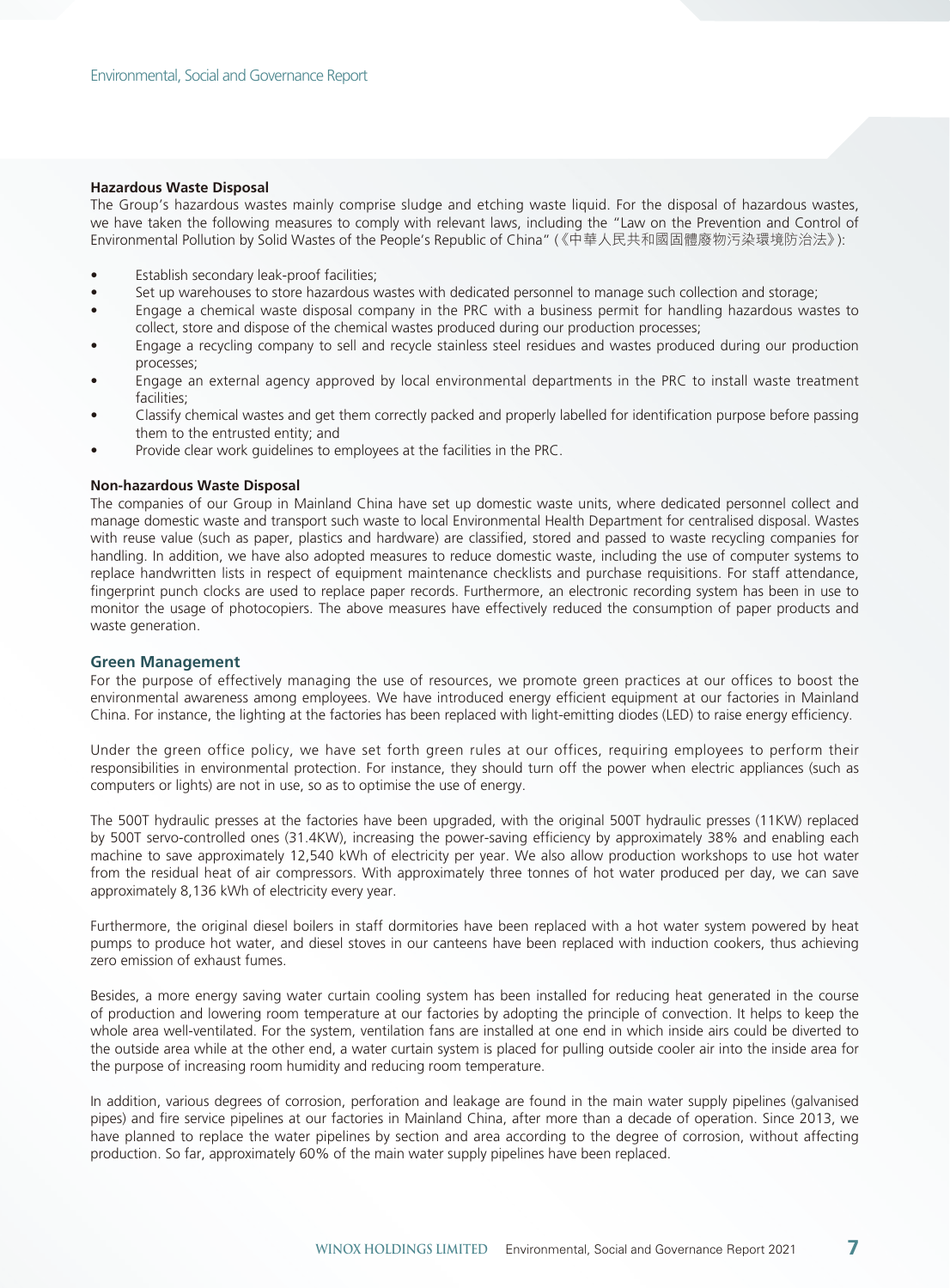As for the use of raw materials, the Group has established a special set of indicators and a dedicated reward system to encourage the employees to prevent human errors and wastage during our production processes. The system and indicators are designed to control the consumption of spare parts and prevent the overall cost of raw materials from exceeding our budget, thereby reducing wastage and achieving the objective of environmental protection and conservation.

Furthermore, the Group has rolled out the landscape greening scheme at its factories in Mainland China by continuously enlarging greenery areas in the factory area for the purpose of improving air quality and providing the employees with a quality green environment.

#### **Climate Change**

We understand that climate change will not only present risks to our business, but also significant opportunities. As a result, we are committed to mitigating the impact of climate change and comprehensively optimising the resource efficiency of business operations in response to our country's carbon neutrality goal and the objectives of the Paris Agreement, all in a bid to tackle global climate change.

The issue of climate change has provoked an alarm around the globe, and some countries have even called it a climate "emergency". With regard to climate change, the ESG Committee is responsible for:

- Reviewing strategies and major policies to address climate change;
- Reviewing risks and opportunities from climate change; and
- Monitoring the implementation of climate change-related work and managing its progress and performance.

The ESG Committee will carry out the above work at least once a year, and report directly and make recommendations to the Board. After receiving the recommendations from the ESG Committee, the Board will have further review and discussion in determining whether to approve the relevant recommendations. In assessing the effectiveness of the Group's risk management, the Board and the Audit Committee also consider the environmental, social and governance-related risks, including risks relating to climate change.

The Group implements the internationally recognised environmental management system, ISO 14001:2015, to standardise the Company's management approaches and reduce the impact of the Group's operations on the environment. The Group raises its employees' awareness of environmental issues and climate change through training and publicity, and also requires its suppliers to implement measures for risks prevention in respect of climate change to manage and monitor such risks.

In addition, the Group has formulated measures for its employees' safety in response to climate change risks, including strict compliance of relevant extreme weather guidelines issued by the government. The Group has formulated emergency guidelines and measures to reduce the damage caused by future disasters, including issuing early warnings based on information released by the local governments, informing employees in a timely manner, and adopting special work arrangements when necessary to protect the health and safety of employees.

At the same time, a lightning protection system (lightning protection zone) has been installed on the roof of every structure (storied building) of the Group, and measures have been taken, such as pruning trees before the typhoon season every year, to guard against the extreme weather such as lightning, typhoon and rainstorm.

In addition, we take measures to improve the work environment for workers in various workplaces, such as installing air conditioners, environmental-friendly air conditioners, water curtain cooling equipment and ventilation systems such as negative pressure ventilators, exhaust fans and exhaust pipes in the workshops, as well as installing sprinkler cooling system on iron roofs and spray cooling system on roads.

Furthermore, we also plan to adopt equipment with low energy consumption to reduce energy consumption and increase the proportion of renewable energy; upgrade wastewater and waste gas treatment facilities to reduce pollutant emissions; improve the application of recycled materials; adopt low-carbon logistics and recyclable packaging to optimise environmental management system in the full-life cycle, so as to reduce energy consumption, pollution and emissions.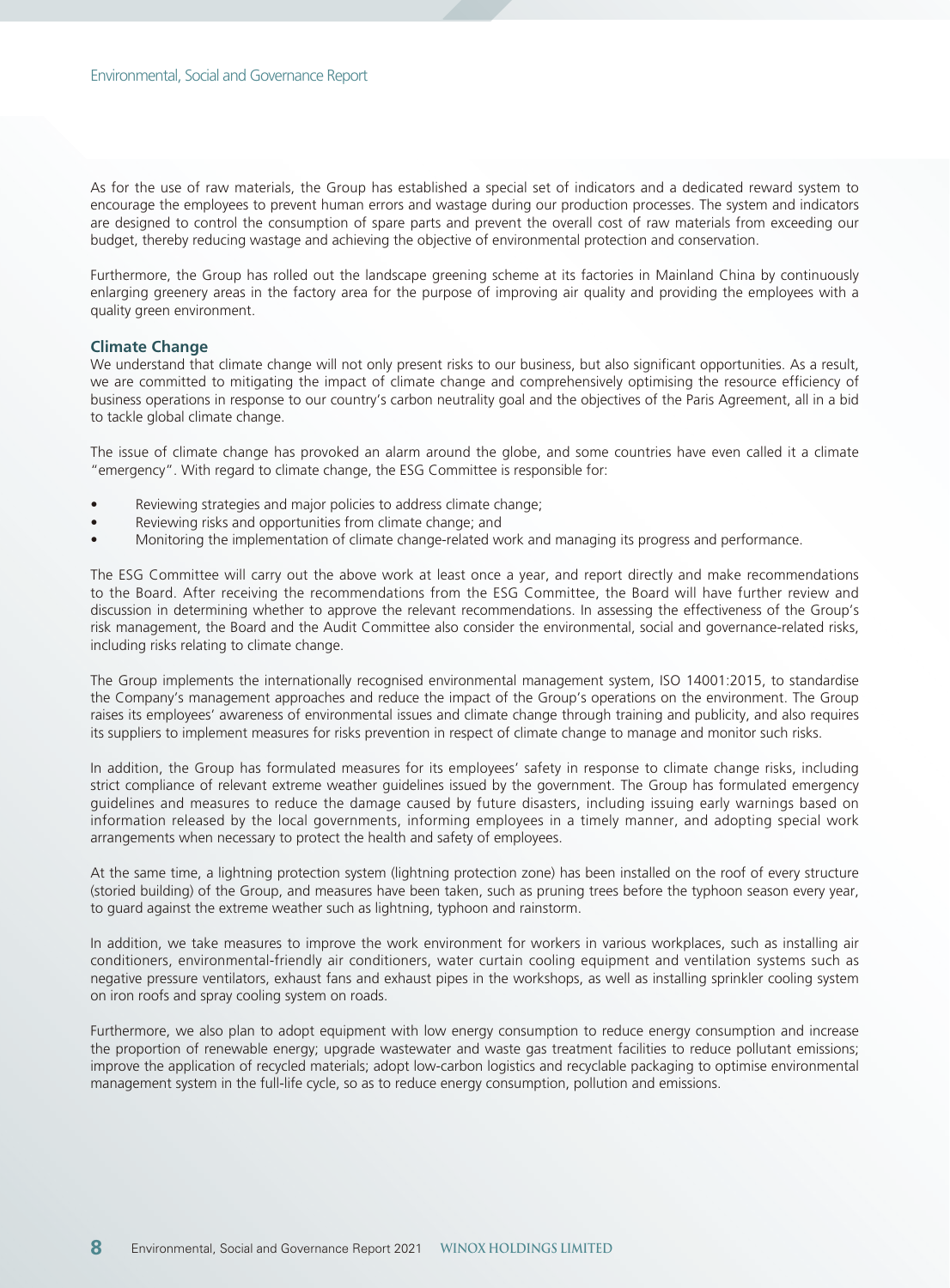## **EMPLOYEES**

Our business is labour-intensive and we always strive to achieve superb product quality. We believe that employees are one of our most valued assets and motivated workforce could play a vital role in sustaining competitive advantage and providing the best service experience to our customers. We trust and respect our employees, and have established a clear remuneration and welfare policy based on the principles of equal opportunity and anti-discrimination which complies with or even exceed the minimum statutory requirements in the PRC and Hong Kong, including the "Labour Law of the People's Republic of China" (《中華人民共和國勞動法》), the "Labour Contract Law of the People's Republic of China" (《中華人民共和國勞動合同法》), the "Provisions on the Prohibition of Using Child Labour" (《禁止使用童工規定》) promulgated by the State Council and the "Employment Ordinance" in Hong Kong.

Also, we provide social insurance for our employees in the PRC, including basic pension insurance, unemployment insurance, maternity insurance, work-related injury insurance and basic medical insurance, in accordance with the "Regulation on Work-Related Injury Insurance" (《工傷保險條例》), "Regulations on Unemployment Insurance" (《失業保險條例》), "Pilot Measures for Childbirth Insurance for Enterprise Employees" (《企業職工生育保險試行辦法》) of the PRC.

#### **Anti-Discrimination Policies**

The Group has adopted the principles of equal opportunity and anti-discrimination when formulating our recruitment, remuneration, training, promotion, termination and retirement policies and practices, while discrimination on the grounds of race, nationality, social class, religion, disability, age, gender, sexual orientation and marital status is not allowed.

In addition, we do not hinder the employees from observing their beliefs and customs, and we protect their basic human rights, for the purpose of fair and equal treatment. We have also undertaken a zero-tolerance policy towards physical, psychological or verbal harassment, intimidation, torture, insult, discrimination and exploitation at workplaces, dormitories and other facilities.

Moreover, the Group has established a grievance and complaint mechanism, allowing its employees to lodge complaints with the labour representative or a senior representative directly in the event that discrimination is found. A thorough investigation will be conducted by a designated person who does not have any conflicts of interest and remedial measures will be taken accordingly.

#### **Prohibition on Employment of Child and Forced Labour**

We formulated the internal Social Responsibility Manual, which strictly prohibited the employment of child and forced labour. All of our employees are subject to the minimum working age requirement stated under relevant regulations of the PRC and Hong Kong and the requirements under the social responsibility standard SA8000. Any violation in related regulations will be subject to provisions of our factory. For recruitment in our PRC companies, effective measures are adopted to identify the real age of workers. Candidates are strictly forbidden to provide false documents on age, ensuring that our employees are at least 16 years old at the time of employment. Such requirements regarding the prohibition on child and forced labour are also applied to our suppliers and subcontractors.

In addition, we also prohibit any behaviour that restricts labour freedom, such as seizure of identity documents, collecting deposits or collateral, deducting workers' wages, using surveillance or monitoring devices, forced body searches, restricting workers' access to factories, and forced overtime.

Once child labour is found in Group's factories in Mainland China, the Group will immediately terminate his/her work, and designate a dedicated personnel to arrange for a physical check and notify the local labour bureau after ascertaining the reasons. If the child labour is healthy, a dedicated personnel will be arranged to send him/her back to his/her parents with the approval by the labour bureau at the expense of the Company. If treatment is required, the Company shall bear all costs until his/her recovery; where necessary, the Company will provide appropriate financial assistance and other resources to ensure that the child labour completes the compulsory education.

In 2021, the Company was not aware of any material breaches of employment and labour conventional laws and regulations related to compensation and termination, recruitment and promotion, working hours, resting time, equal opportunities, diversity, anti-discrimination and other benefits and welfares in terms of employing staff.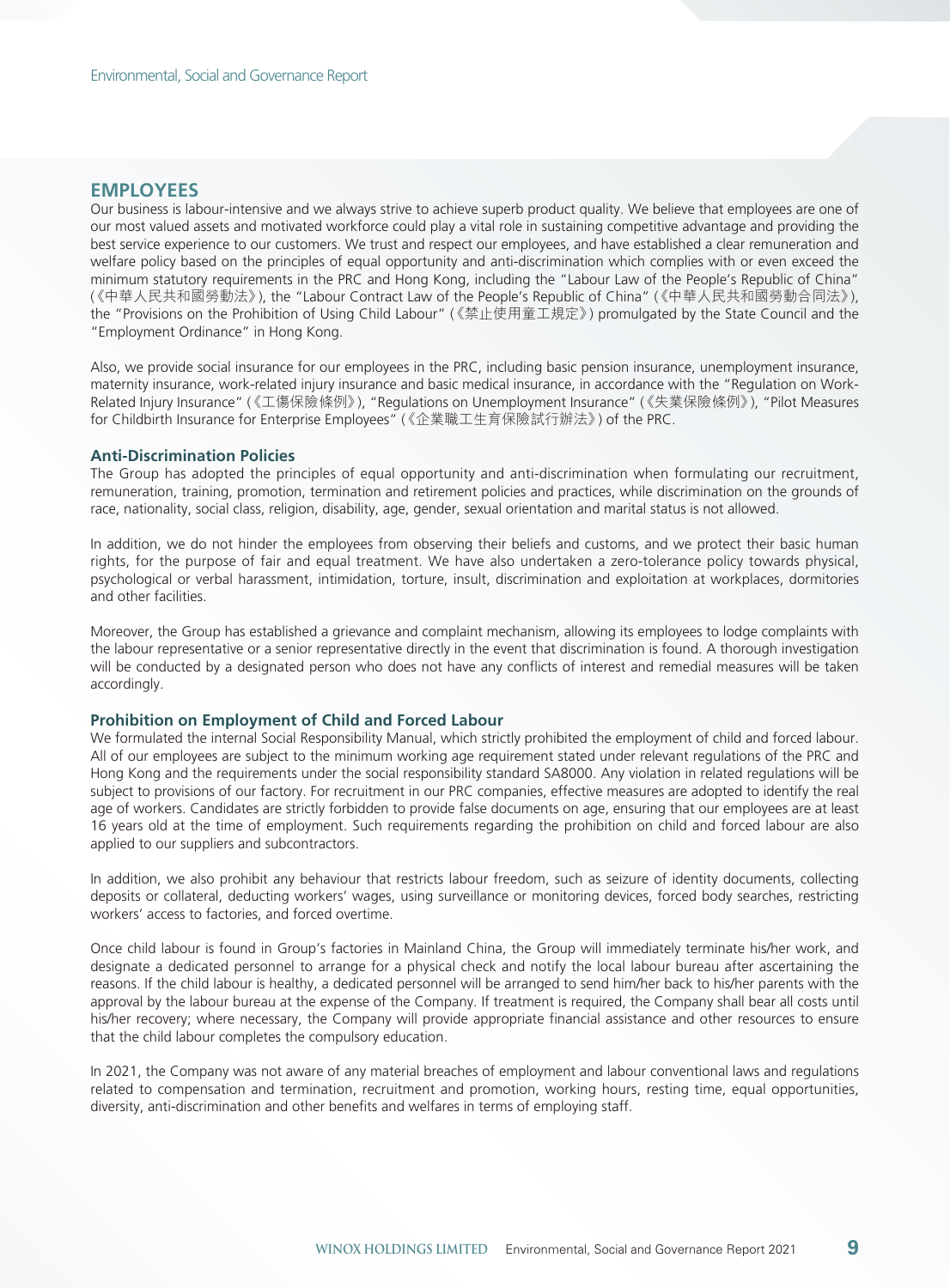## **Continuously Improving the Working and Living Environment for the Staff**

The Group continues to improve the working and living environment for the staff in the PRC by providing a wide range of recreational facilities, including sports grounds, large football pitches, basketball courts, table tennis courts, badminton courts, fitness trails, libraries, supermarkets, internet rooms, karaoke rooms and movie studios.

In addition, we respect and protect labour rights on freedom of association. Our PRC companies have established labour associations and committees to promote corporate culture to safeguard labour rights. Such associations and committees organise various cultural and sports activities with a view to strengthening the interaction and communication among employees.

In 2021, relevant staff activities include distributing festival red packets and free lunches to factory employees in Mainland China; cooperating with Dongguan Blood Donation Station by motivating employees to donate blood; inviting Dalang Hygiene and Health Bureau and Human Resources and Social Security Bureau and other authorities to promote occupational disease prevention and treatment, occupational health monitoring, labour rights and so on; distributing rice dumplings to employees on the Dragon Boat Festival; conducting fire evacuation exercises, emergency response plan rehearsals, ammonia leakage drills and hazardous chemical leakage accident exercises; organising meal gathering and entertainment games for employees of the Company who were veterans; organising employees to install anti-fraud APPs to improve staff's antifraud awareness; providing courses relating to women's public welfare insurance; distributing moon cakes and free lunches to all employees at the factories on the Mid-Autumn Festival; carrying out work injury prevention publicity, work injury VR experience, first aid experience, social security consultation and labour protection supplies exhibition and so on.

We also organised a number of volunteer activities, including publicity on protecting water resources, cleaning up pollutants on the banks of Liantangtou Reservoir (蓮塘頭水庫) and protecting water resources; holding a contest of "100-question quiz on the 100-year history of the Party" (「百年黨史百題問答」) to promote the Party's history and corporate recruitment; visiting Dalang Library and assisting in sorting out books; organising activities to show care for the employees of the Company in difficulties; and assisting government staff to carry out eight rounds of nucleic acid test for group screening.

In order to reinforce the sense of cohesion and team spirit among staff, we have offered various interest classes, including social dance and square dance, to promote the work-life balance of employees.

## **HEALTH AND SAFETY**

The Group is committed to creating a healthy and safe working environment. On 5 July 2021, Yingtai Precision Manufacturing Technology (Dongguan) Company Limited ("Yingtai"), a subsidiary in Mainland China, has obtained the occupational safety and health management system ISO 45001:2018 certification. We have established a comprehensive labour safety system to assess, avoid and remove all potential hazards at work on a systematic basis in order to achieve the goal of "Zero Accident" and comply with occupational health and safety laws in the PRC and Hong Kong.

In order to reduce the occurrence of accidents, we have formulated operational safety guidelines and manuals, such as fire safety manual and production safety manual, which set out the rules and procedures that must be complied with for prevention of accidents at our production facilities, to ensure that our production facilities meet applicable safety standards and minimise hazards and potential dangers at workplace.

For safety assurance, all production facilities are required to undergo comprehensive tests before commencement of operation, and all operators shall receive trainings before operating equipment. Trainings cover knowledge on dangerous chemicals storage and usage, fire safety, emergency medical and evacuation drills, occupational disease prevention, dangerous work education and emergency medical manuals.

In addition, the Group has appointed a senior management representative to be responsible for ensuring that the Group creates a safe working environment for all employees and fulfills the requirements set by the authorities. In particular, our companies in the PRC also set up a safety committee to monitor the overall performance of their safety system, conduct safety production inspections and convene safety production meetings periodically, supervise the safety management scheme regularly, and liaise with authorised units in the PRC in checking equipment and inspecting working environment, so as to ensure compliance with the relevant safety requirements of laws and regulations. In the event of work injury accident, the safety committee will conduct an in-depth investigation and hold meetings, compile a review report and give recommendations on the causes of the accident and effectiveness of rectification and preventive measures, and maintain written records of the work injury accident.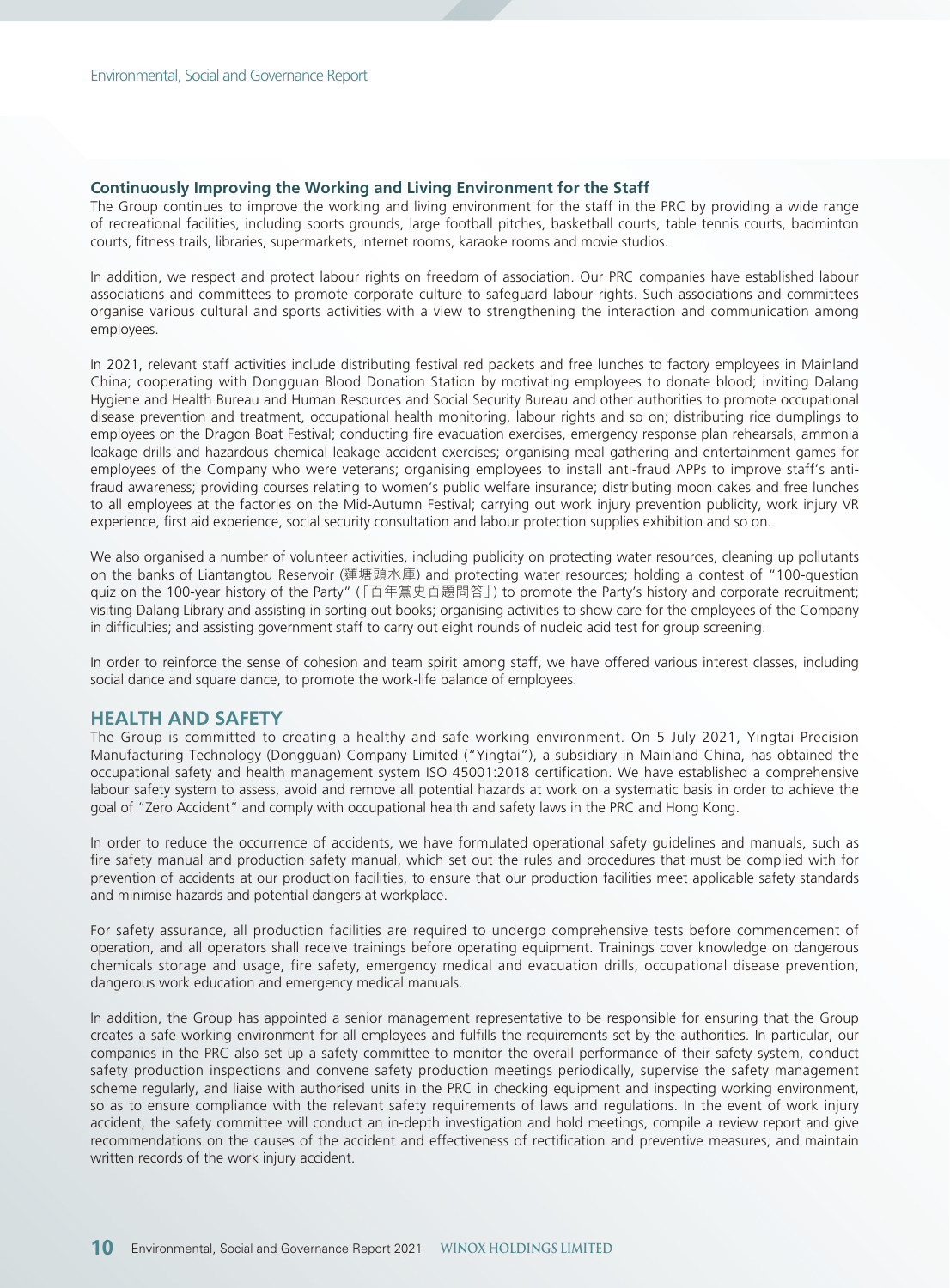#### **Preemptive Protection**

We provide appropriate and effective personal protective gears for employees engaging in high-risk work, place safety warning signs at factory premises, and carry out regular health checks and provide work-related injury insurance for them in accordance with the requirements of relevant laws and regulations.

Moreover, our PRC companies have established systems to detect, prevent or deal with potential hazards to health and safety of our employees, especially pregnant women, and appropriate measures are taken to eliminate the risks to their health and safety.

During the year, there were no material or prolonged production disruptions at our plants in the PRC as a result of the malfunction of the production facilities, and no major accidents occurred during our production processes.

#### **Measures for COVID-19**

In response to the COVID-19 epidemic, the Group has formulated a series of practices to safeguard our employees. It regularly provides employees with personal protective equipment such as masks and facemasks to minimise the spread of droplets, and puts hand sanitisers at various places in the Company to meet the needs of employees for disinfection.

To avoid close contact, the Group also arranges employees to work from home. If there is a need to return to the office for work, Hong Kong employees must undergo rapid tests and receive negative test results before heading for work. With regard to visitors, the Group requires external parties or visitors to conduct health declarations before entering the premises of the Company.

## **DEVELOPMENT AND TRAINING**

The Group believes that in order to maintain our competitiveness, we should focus on nurturing talents. We have established a training system in order to provide each employee with equal training opportunity for self-improvement and development of personal potential while promoting our business development.

Our products require sophistication and precision, therefore we have higher expectation on the skill of our staff. Our PRC companies have set up training centres to continuously review the training needs of the employees, organise training courses, supervise the training programs of different departments and conduct evaluation.

In addition, the Group provides induction training for every new employees, including company introduction and corporate culture, rules and regulations and daily codes of conduct, basic knowledge of ISO 9000, knowledge of occupational health and safety, basic knowledge of RoHS and REACH, professional ethics and confidentiality obligations, social responsibility standards under SA8000 and basic knowledge of 6S management and so on.

On the other hand, the Group establishes a year-round training programme every year with different training themes. This covers various fields and is carried out at three levels, namely the company level, plant level and departmental level, to reinforce and update the employees' knowledge and professional skills.

The training themes in 2021 include characteristics, formation background, formulation purpose, benefits of certification, processes, content and criteria of SA8000; skills on parent-child communication and interaction, and symposium on the key to family education; production safety laws, regulations and standards; knowledge on general and dangerous production operation safety technical; case analysis of the latest emergency rescue; occupational hazards and their prevention measures; the role and significance of team leaders; communication and motivation skills; conflict handling skills; training of internal auditor for QC080000 system; fire protection safety; knowledge about hazardous chemicals; internal safety knowledge of the Company, as well as training of middle-level personnel for high execution power.

We also constantly review the training needs of our employees to design appropriate talent development and training programmes, and conduct trainings by ourselves, assign personnel for external trainings or arrange in-house trainings by hiring mentors.

Moreover, we hold seminars and workshops on a regular basis and subsidises our employees of all ranks for taking workrelated courses.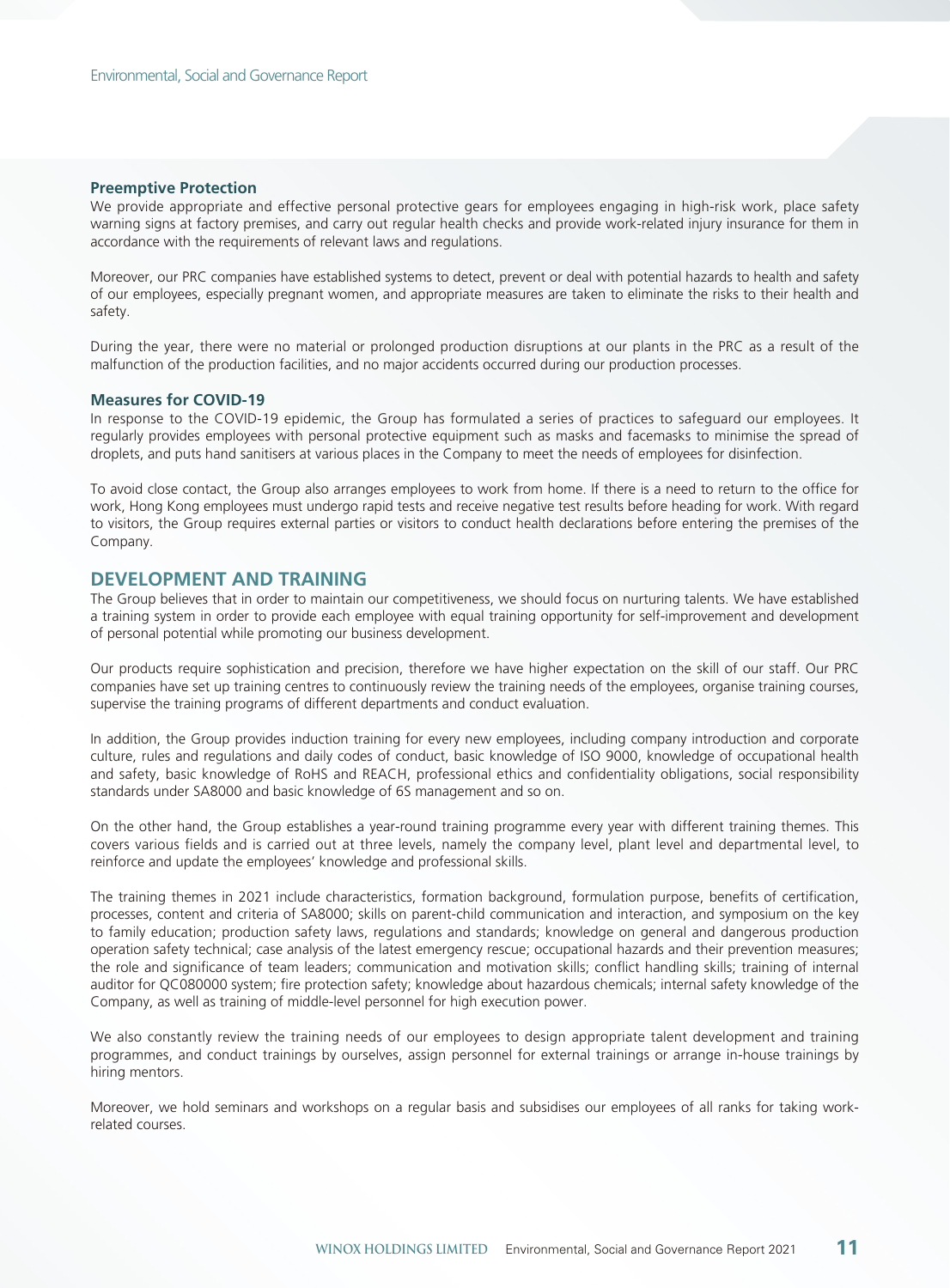## **CUSTOMERS, SUPPLIERS AND OTHER BUSINESS PARTNERS**

### **Supply Chain Management**

The Group believes that sound supply chain management and good procurement management are vital to the Group's sustainable operations, and a sustainable supply chain can benefit all stakeholders, including customers and suppliers, the Group itself, and even the industry as a whole. We manage our supply chain in a socially and environmentally responsible manner and procure from approved suppliers who meet the CSR requirements.

We recognise that extreme events can delay the supply of materials and given the nature of some of our major production activities, it may also pose social and environmental risks. In order to mitigate the risks to which the Group and its customers are exposed, we have a comprehensive supply chain management system in place to monitor the suppliers' quality and their sustainability performance to eliminate the potential disruptions that might impair the effectiveness of our supply chain.

The Group has established a stringent internal control system and implemented a quality management procedure to monitor the quality of suppliers, so as to reduce potential risks, including those relating to the environment and society. We have comprehensively adopted and carried out the most widely recognised quality management system – ISO 9001. In 2008, 2010 and 2017, the Group was awarded ISO 9001:2000 certification, ISO 9001:2008 certification and ISO 9001:2015 certification respectively in recognition of our established quality management system.

The Group has established a process for external supply of products and services and an external supplier management procedure in respect of assessing and selecting suppliers. It is prudent in reviewing new suppliers by adopting methods such as samples tests, questionnaire survey and on-site audit, and has formulated a set of suppliers' guidelines with respect to confidentiality, intellectual property, environmental protection, quality management, social responsibility, anti-corruption and anti-bribery and so on. The Group's procurement standards not only depend on the price, quality, delivery capability and reputation of suppliers, but also take into account their integrity, social and environmental responsibility.

We also require suppliers to sign a supplier code of conduct agreement, indicating their clear understanding of the content of the code and their compliance with the provisions of environmental protection, quality safety and confidentiality, and declaring whether there is a conflict of interest.

In addition, the Group strictly stipulates that all the raw materials or products provided by the suppliers should comply with the requirements of the European and US environmental ordinances and regulations on the use of hazardous substances, including the EU Amendment to Nickel Release Standards EN 1811, the European Union's Directive RoHS (Restriction on the Use of Certain Hazardous Substances), the requirements about the restriction on the use of toxic and hazardous substances provided under REACH (the EU Regulation on Registration, Evaluation, Authorisation and Restriction of Chemicals), and the requirements about the protection of drinking water resources from carcinogenic and harmful chemical pollutions provided under CP65 (California's Proposition 65, the Safe Drinking Water and Toxic Enforcement Act of 1986, California, USA) to mitigate relevant risks of non-compliance. In this regard, we have requested suppliers to provide materials safety data sheets (MSDS) to verify that the products provided by the suppliers meet the safety standards set by the Group.

In order to give suppliers clearer guidelines, we have also prepared a list of hazardous substances test items, and required the suppliers to provide the related test reports, such as the report on the hazardous chemical test (including RoHS and REACH) from a third-party testing entity and the report on EN 1811 nickel release test from a third-party testing entity in respect of different product categories on a quarterly basis, to certify that the products and accessories supplied meet the requirements of regulations on management of hazardous chemicals and the testing standard of nickel release.

Meanwhile, certain suppliers are required to sign the agreements on Conflict Minerals, i.e., tungsten, tin, tantalum and gold (collectively, known as 3T1G), to ensure that the metals in such raw materials are not from the conflict regions controlled by the armed forces in the Democratic Republic of Congo and its neighbouring countries. In addition, should the Conflict Minerals Importers, Smelters and Refiners exceed their thresholds on annual import volume, we will conduct compulsory due diligence to ensure that minerals are from non-conflict regions in line with EU and USA requirements.

In addition, the Group will evaluate the performance of each supplier every half year in respect of their quality, delivery time, service and price, formulate an annual supplier evaluation schedule and require suppliers to monitor and manage secondary and tertiary suppliers.

The Group also formulates training programme to inform the Company's staff of relevant management system of chemical substances, and provides guidance and trainings to suppliers at least once a year on a regular basis.

To ensure superior quality of the final products, the Group shall have a sustainable supply chain and, on the basis of mutual trust, build a long-term relationship with its suppliers to achieve the aforesaid targets. All procurement shall be carried out under a fair, objective and professional standard.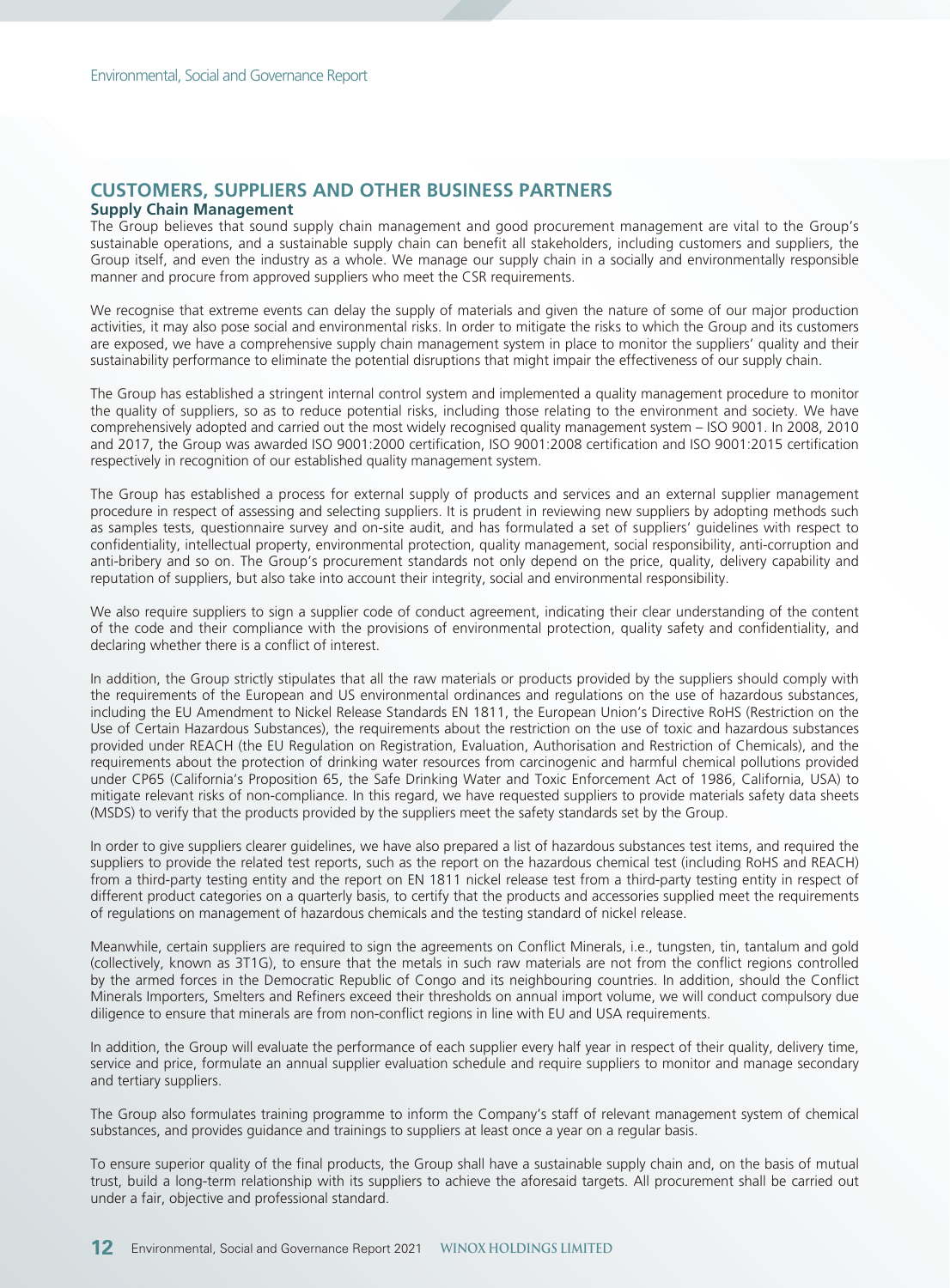#### **Product Liability**

The Group is committed to ensuring its product safety in compliance with regulations in relation to the health and safety standards and regulatory tests.

The Group's two factories in Dalang and Huzhen in Mainland China have adopted the ISO 9001 quality management system. Winox Watch Manufactory (Dongguan) Limited and Yingtai gained certification in 2008 and 2020, respectively. To ensure effective implementation of relevant systems and product quality, the Group's quality assurance department in Dalang and quality management department in Huzhen would coordinate and implement internal audits each year to ensure effective implementation and continuous improvement of relevant systems.

The principle responsibilities of the quality management department are to develop and implement systematic quality management policies and standard operation protocol for the Group's operation procedures, monitor the compliance with the quality management policies and procedures by different departments of the Group, and conduct internal audit to identify aspects to be improved.

Apart from various quality inspections and tests during the manufacturing process, we have set up a comprehensive audit framework to carry out periodic review on our suppliers and their upstream suppliers by on-site inspections at their factories including sampling, so as to monitor their quality management. Suppliers are required to carry out rectification within a given time frame for any non-compliance. In case of continuous failures to meet the required standards, such supplier would be disqualified. During the year ended 31 December 2021, no suppliers were removed due to their negative impact on the environment.

In addition, we would require our suppliers to implement effective quality management systems (such as ISO 9001) to optimise the quality management systems by maintaining and continuously improving relevant management systems. Immediate notice must be given in case of changes in the certification status of their quality management systems. For suppliers that have not set up the quality management system with international standards, they are required to draw up a timetable to establish such quality management systems for the purpose of complying with the requirements of laws and regulations.

In case of quality incidents, all relevant departments of the Group will form a product recall team to be responsible for the recall. A recall announcement will be despatched to customers by our business department within 24 hours and the recalled products will be treated as defective products.

For the year ended 31 December 2021, none of the products sold or shipped shall be recalled for safety and health reasons. There were six product-related complaints, all of which have been followed up and improved.

We will handle customer complaints and the causes of these issues from three aspects, namely the complaints themselves, technical problems related to the complaints and management problems. Corrective and preventive measures will be implemented actively to prevent the recurrence of these issues, and continuous communication will be maintained with our customers for prompt response to their complaints.

In 2021, the Group was not aware of any event in relation to the health and safety, advertising, labelling, privacy matters relating to the products and services provided and methods of redress which is not in compliance with relevant laws and regulations that have a significant impact on the Group.

#### **Intellectual Property Rights Management**

For intellectual property rights management, the Group strictly abides by relevant laws and regulations such as the "Patent Law of the People's Republic of China" (《中華人民共和國專利法》), the "Copyright Law of the People's Republic of China" (《中華人民共和國著作權法》), the "Anti-unfair Competition Law of the People's Republic of China" (《中華人民共和國反 不正當競爭法》), the "Standards for Corporate Intellectual Property Rights Management" (《企業知識產權管理規範》), the "Guideline on Intellectual Property Rights Management by Industrial Enterprises" (《工業企業知識產權管理指南》) and the "Working Measures for Outbound Transfer of Intellectual Property Rights (for Trial Implementation)" (《知識產權對外轉讓 有關工作辦法(試行)》), and continues to promote the development and refinement of the Group's relevant standards and systems.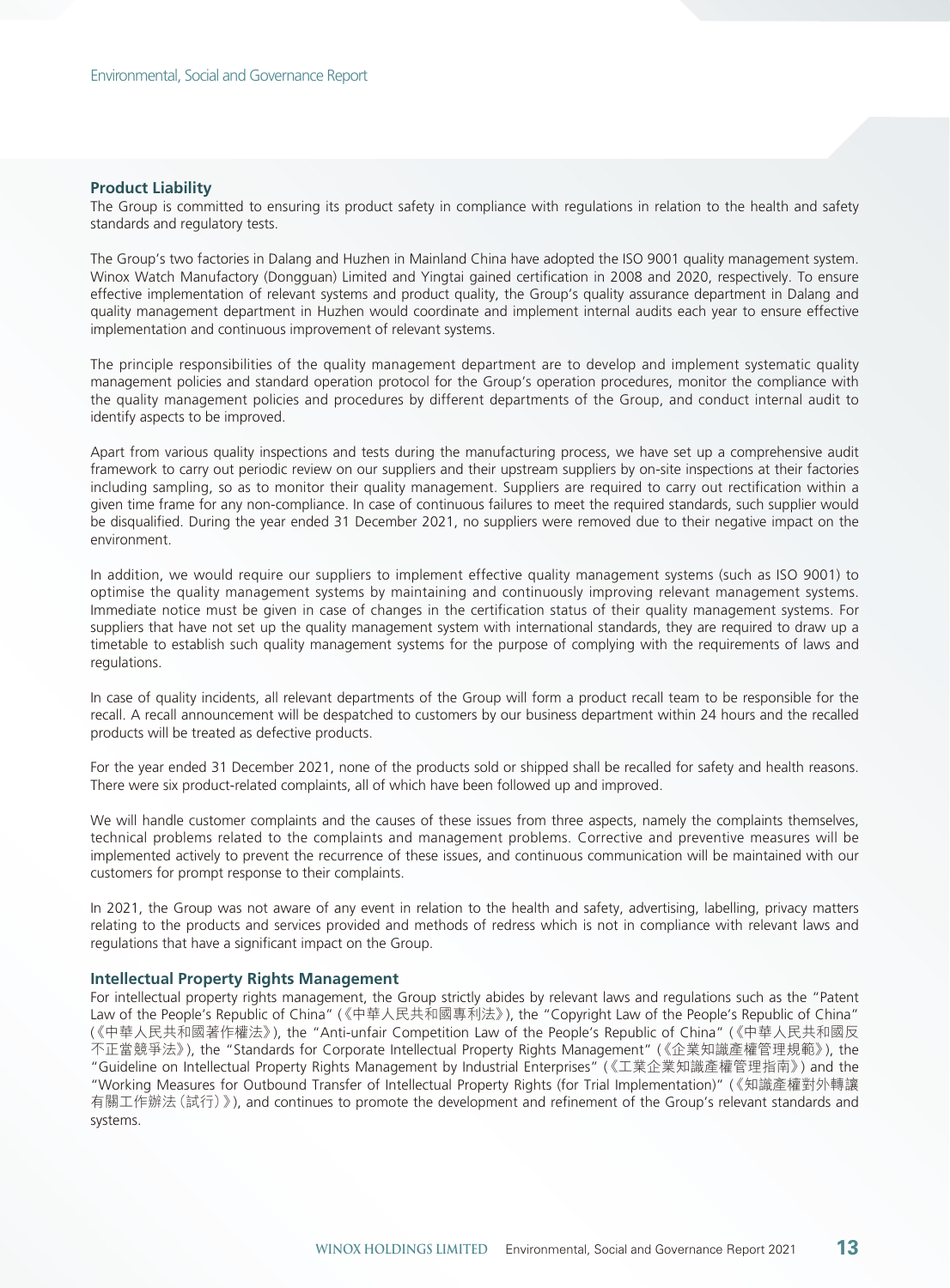In January 2018, the Group launched the campaign for "intellectual property rights standardization". In January 2019, its Dalang factory (except Yingtai) and Huzhen factory managed to obtain the GB/T29490:2013 certification under the Management Standards for Corporate Intellectual Property Rights Management, an intellectual property rights management system. Yingtai successfully obtained its certification on 22 December 2021. Through certification, a set of systematic and complete intellectual property rights management models has been established to strengthen the creation, application, management and protection of intellectual property rights, and to carry out more standardised management in research and development, production and confidentiality, so as to enhance our protection measures for the intellectual property rights of our customers. All staff are required to sign confidentiality agreements in accordance with the requirements of customers.

In addition, the Group has formulated policies in relation to the management of intellectual property rights to govern the information technology management within the Group. The IT department is responsible for obtaining appropriate licenses for software, hardware and materials used by the Group in its business operation. Copying or downloading of materials, software and images from the internet requires approval from relevant departments.

#### **Protection of Data Privacy**

The Group collects information from various stakeholders, such as suppliers, for different purposes and takes appropriate procedures to ensure that the information collected are solely for lawful and relevant purposes. It also strictly complies with the relevant laws and regulations in relation to the handling of sensitive information.

In addition, the Group acts cautiously when handling proprietary information, such as business confidential information, clients' information and suppliers' information. The Group requires its employees to keep all business information accessed confidential during their employment and to sign confidentiality agreements.

During the year, the Group did not identify any matters in respect of material breaches of relevant laws and regulations that have a significant impact on the Group.

## **ANTI-CORRUPTION POLICY**

The Group is committed to maintaining the highest standard of corporate governance, morality and integrity in all aspects. We have established a sound internal control system in order to prevent fraud and corruption from occurring, complied with the code of business conduct under the laws in Hong Kong and other regions and countries, such as the "Prevention of Bribery Ordinance" in Hong Kong and the relevant anti-corruption laws of the PRC, and prohibited any senior officers, employees and suppliers of the Group from giving or offering to give money or anything of value to government officials, parties or organisations.

The Group also arranges regular anti-corruption and internal control trainings for its staff to enhance their knowledge and understanding of the code of conduct.

In 2021, as part of our continuing professional development programme, we organised two training courses at our factories in Mainland China, including training on the management system of bribery and fraud and training on integrity and honesty. In addition, we also provided our Directors with anti-corruption trainings, covering the "Anti-Corruption Programme – A Guide for Listed Companies" of the Independent Commission Against Corruption of the Hong Kong Special Administrative Region, to meet the requirements set out in the ESG Guide for Directors and relevant staff.

#### **Encouraging Reports on Irregularities**

The Group aims to create and maintain an environment where employees can act appropriately, without fear of retaliation, thereby fulfilling our pledges and maintaining our integrity and high ethical standards. We conduct business based on principles of fairness, honesty, openness, decency, integrity and respect. We have set up a whistleblowing policy to support and encourage our employees to report and disclose any improper or illegal activities such as fraud, corruption or violation in confidence. A full investigation would be conducted on such reports and disclosures to eradicate the occurrence of violations including corruption.

We also address any complaints that alleged acts or attempted acts of interference, reprisal, retaliation, threats, coercion or intimidation against the employees who reported and disclosed improper or illegal activities, so as to protect those who come forward to report such activities. Our internal audit department conducts internal control review to ensure the effectiveness of the system.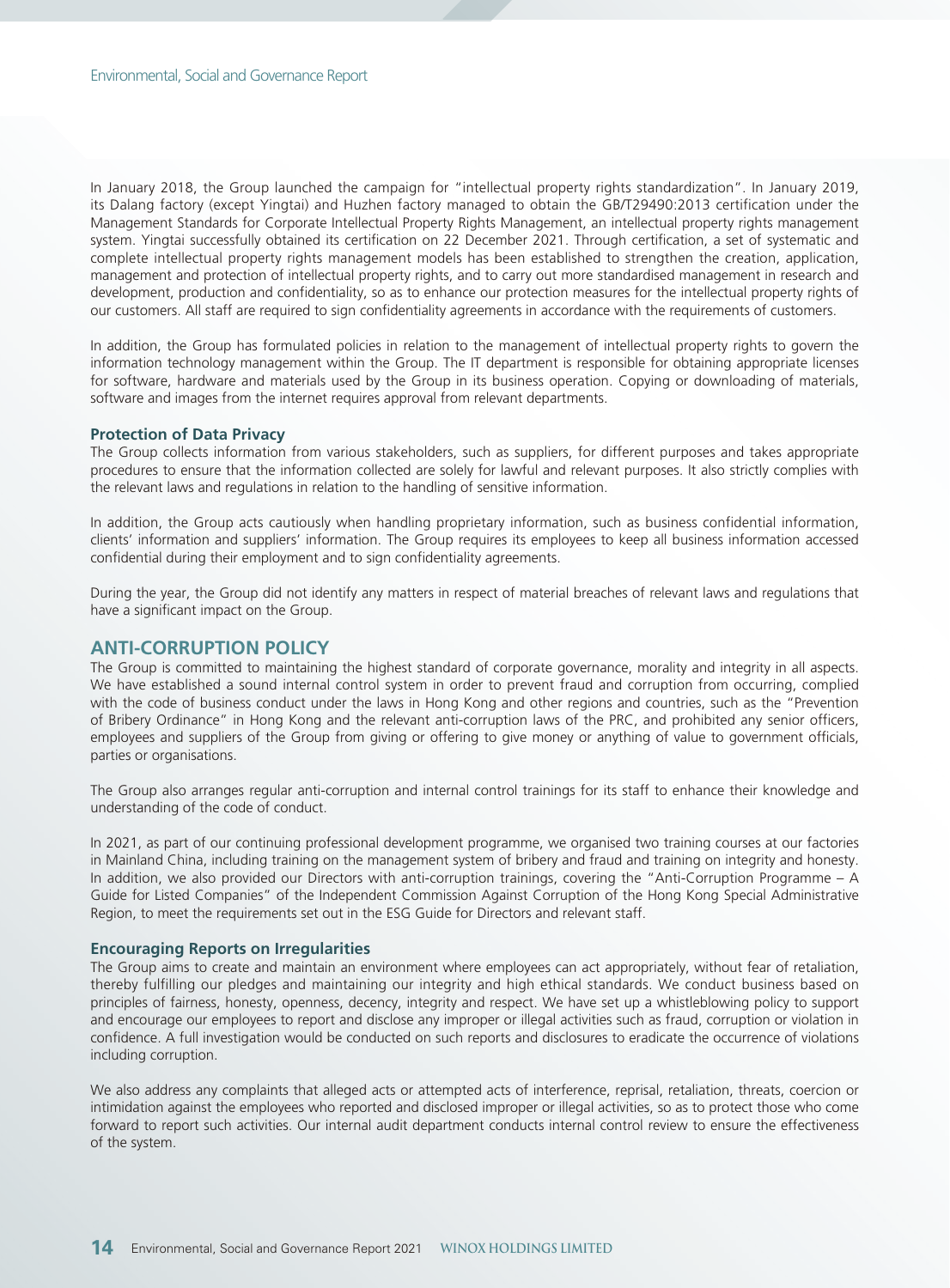### **Clear Guidelines for Employees**

The Group has adopted internal guidelines for employees with regard to the areas of conflicts of interest, corruption and internal management, and clearly informed all the employees of the Group's anti-corruption policies under which the employees are required to comply with relevant codes and content.

In 2021, the Company was not aware of any matters concerning material breaches of laws and regulations regarding bribery, extortion, fraud or money laundering by its employees in the countries where they are engaged. Besides, there are no current or pending regulatory actions or other litigations that are anticipated to have a significant impact on the Group.

## **CARE FOR COMMUNITY**

As a responsible corporate citizen, the Group shows active concerns for society and the community, and encourages our employees to actively participate in different volunteer activities to care for the underprivileged, with the aim of contributing to society and the community.

The Group, as a member of the Dongguan City Association of Enterprises with Foreign Investment, Guangdong Province, and one of the major renowned enterprises in Dalang Town, enthusiastically participates in all kinds of charitable fund-raising campaigns every year.

#### **Spirit of Mutual Support and Care**

We endeavour to advocate mutual support and care by organising various voluntary activities and encouraging our employees to participate in volunteer services, including voluntary service activities with the theme of "Green Travel and Waste Collection for Environmental Protection" to enhance environmental and ecological awareness. Employees of our PRC companies visit the elderly at Xinmalian Village, Dalang Town, Dongguan City during the Chinese New Year every year, to spread love and care to the community in this joyful traditional festive season.

## **ENVIRONMENTAL PERFORMANCE DATA**

The following table presents the Company's environmental performance data during the reporting period:

| <b>Aspects</b>       |                                                                                                                                                                                                                                                                                                   | 2021                                                                                                                                           | 2020 (Restated) <sup>1</sup>                                                                                                                                           | Change<br>Percentage<br>(%)                                                               |
|----------------------|---------------------------------------------------------------------------------------------------------------------------------------------------------------------------------------------------------------------------------------------------------------------------------------------------|------------------------------------------------------------------------------------------------------------------------------------------------|------------------------------------------------------------------------------------------------------------------------------------------------------------------------|-------------------------------------------------------------------------------------------|
| Α.<br>A <sub>1</sub> | <b>Environmental</b><br><b>Emissions</b><br>KPI A1.2 Total GHG emissions (Direct emissions<br>Scope 1 and indirect energy emissions<br>Scope 2)<br>Direct emissions (Scope 1)<br>GHG emissions reduction (Scope 1)<br>Energy indirect emissions (Scope 2)<br>GHG emissions intensity <sup>3</sup> | 21,335 tCO <sub>2</sub> e<br>248 tCO <sub>2</sub> $e^2$<br>76 tCO <sub>2</sub> $e^2$<br>21,163 $tCO_2e^2$<br>0.0154 tCO <sub>2</sub> e/HKD'000 | 17,657 tCO <sub>2</sub> e<br>134 tCO <sub>2</sub> $e^2$<br>$(1)$ tCO <sub>2</sub> $e^2$<br>17,522 tCO <sub>2</sub> e <sup>2</sup><br>0.0149 tCO <sub>2</sub> e/HKD'000 | 20.8%<br>85.1% <sup>4</sup><br>7,700%<br>20.8% <sup>4</sup> and 6<br>$3.4\%$ <sup>6</sup> |
| <b>KPI A1.3</b>      | Hazardous waste                                                                                                                                                                                                                                                                                   | 24,539 kg                                                                                                                                      | 20,858 kg                                                                                                                                                              | 17.6%                                                                                     |
|                      | Hazardous waste intensity <sup>3</sup>                                                                                                                                                                                                                                                            | 0.0177 kg/HKD'000                                                                                                                              | 0.0176 kg/HKD'000                                                                                                                                                      | 0.6%                                                                                      |
|                      | KPI A1.4 Non-hazardous waste <sup>7</sup>                                                                                                                                                                                                                                                         | 652,543 kg                                                                                                                                     | 568,279 kg                                                                                                                                                             | 14.8%                                                                                     |
|                      | Non-hazardous waste intensity <sup>3</sup>                                                                                                                                                                                                                                                        | 0.4711 kg/HKD'000                                                                                                                              | 0.4786 kg/HKD'000                                                                                                                                                      | $-1.6%$                                                                                   |
| KPI A2.1             | A2 Use of Resources<br>Electricity consumption<br>Intensity of electricity consumption <sup>3</sup>                                                                                                                                                                                               | 34,687,422 kWh<br>25.0430 kWh/HKD'000                                                                                                          | 28,719,372 kWh<br>24.1860 kWh/HKD'000                                                                                                                                  | 20.8%<br>$3.5\%$ <sup>4</sup>                                                             |
|                      | KPI A2.2 Water consumption                                                                                                                                                                                                                                                                        | 329,306 tonnes                                                                                                                                 | 316,920 tonnes                                                                                                                                                         | 3.9%                                                                                      |
|                      | Intensity of water consumption <sup>3</sup>                                                                                                                                                                                                                                                       | 0.2377 tonne/HKD'000                                                                                                                           | 0.2669 tonne/HKD'000                                                                                                                                                   | $-10.9%$ <sup>8</sup>                                                                     |
| <b>KPI A2.5</b>      | Total packaging material                                                                                                                                                                                                                                                                          | 244,475 kg                                                                                                                                     | 242,590 kg                                                                                                                                                             | 0.8%                                                                                      |
|                      | Intensity of packaging material <sup>3</sup>                                                                                                                                                                                                                                                      | 0.1765 kg/HKD'000                                                                                                                              | 0.2043 kg/HKD'000                                                                                                                                                      | $-13.6\%$ <sup>9</sup>                                                                    |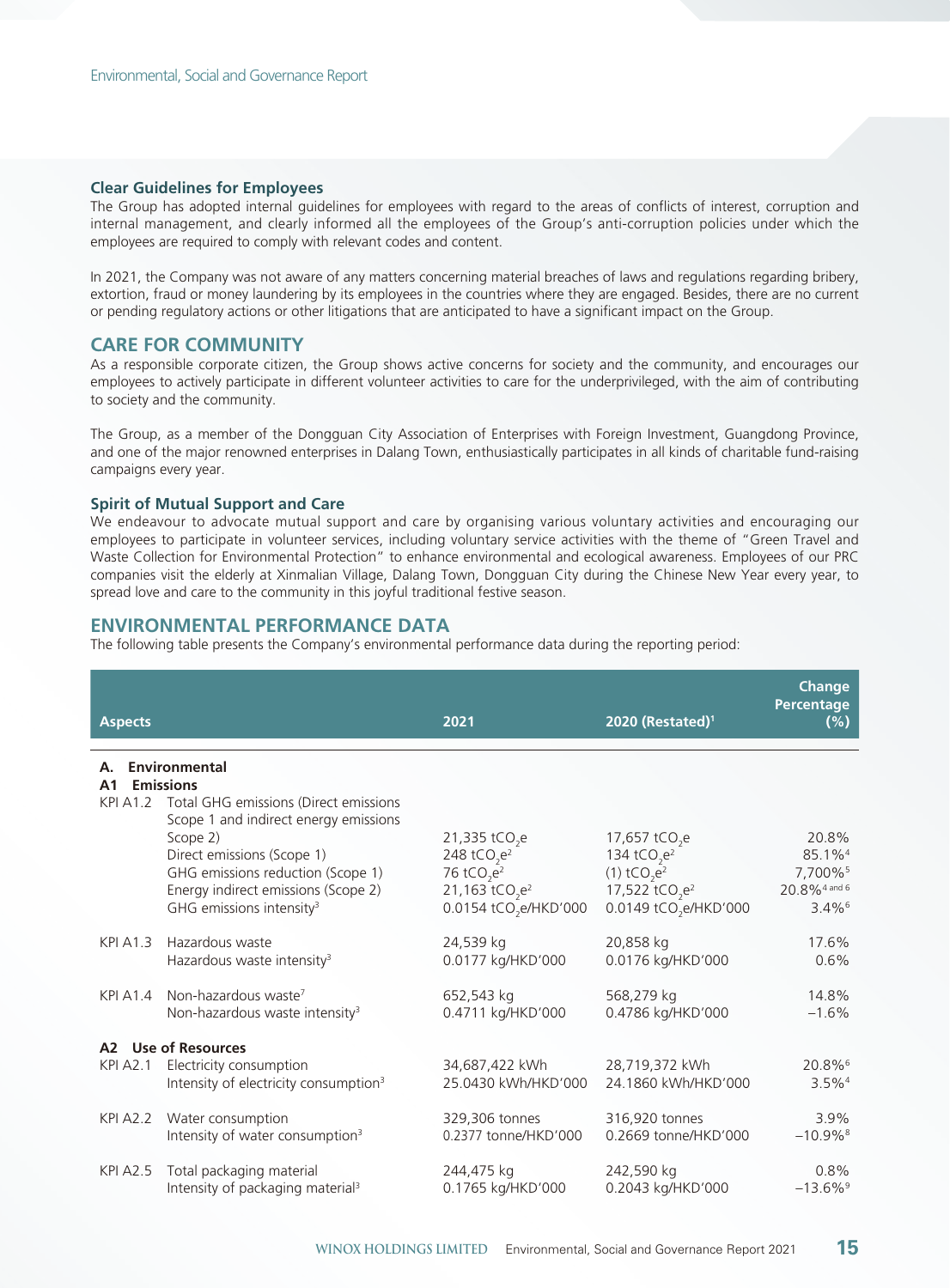- 1 The Company established its ESG Committee and the ESG Executive Committee in 2021, discussed and adopted new statistical methods. Hence, the data for 2020 has been restated, except for total packaging material.
- 2 The emission factor is calculated based on the Appendix 2: Reporting Guidance on Environmental KPIs published by the Hong Kong Stock Exchange.
- 3 Calculated on the basis of the turnover of the Group for the year ended 31 December 2021 amounting to HK\$1,385,113,000 (2020: HK\$1,187,440,000).
- 4 In 2021, the factories in Mainland China experienced power outages for multiple days, 9 days for the Dalang factory and 20 days for the Huzhen factory. Hence, diesel generators were used to generate electricity, resulting in an increase in diesel usage.
- 5 A total of approximately 3,300 new trees were planted in the newly built factories in Mainland China.
- 6 The increase in electricity consumption was mainly due to the increase in the production volume of factories in Mainland China.
- 7 The unrestated data on non-hazardous waste in 2020 only included domestic waste. The restated data for 2020 and the data for 2021 include domestic waste and general non-hazardous industrial solid waste.
- 8 The lower water intensity was mainly due to the addition of sewage treatment equipment to the Group's factories in Mainland China in 2021, delivering higher sewage treatment capacity and the resulting higher ratio of water reuse.
- $\circ$  The lower intensity of packaging materials was mainly due to the change in the proportion of product sales categories in 2021, resulting in less demand for packaging materials.

## **SOCIAL PERFORMANCE DATA**

The following table presents the Company's social performance data during the reporting period:

| <b>Employment (KPI B1.1)</b><br><b>Indicators</b> | 2021  | 2020  |
|---------------------------------------------------|-------|-------|
|                                                   |       |       |
| <b>Total number of employees</b>                  | 3,976 | 4,087 |
| By gender                                         |       |       |
| Male                                              | 2,028 | 2,169 |
| Female                                            | 1,948 | 1,918 |
| By age group                                      |       |       |
| Below 30                                          | 1,563 | 1,378 |
| 30 to 50                                          | 2,045 | 2,505 |
| Over 50                                           | 368   | 204   |
| By employee category                              |       |       |
| Senior                                            | 125   | 85    |
| Middle-level                                      | 401   | 393   |
| General                                           | 3,450 | 3,609 |
| By region                                         |       |       |
| Hong Kong                                         | 46    | 34    |
| Mainland China                                    | 3,930 | 4,053 |
| By employment contract and gender                 |       |       |
| Permanent (male)                                  | 2,028 | 2,169 |
| Permanent (female)                                | 1,948 | 1,918 |
|                                                   |       |       |

Note: Total number of employees was calculated based on the average number of each month for the whole year.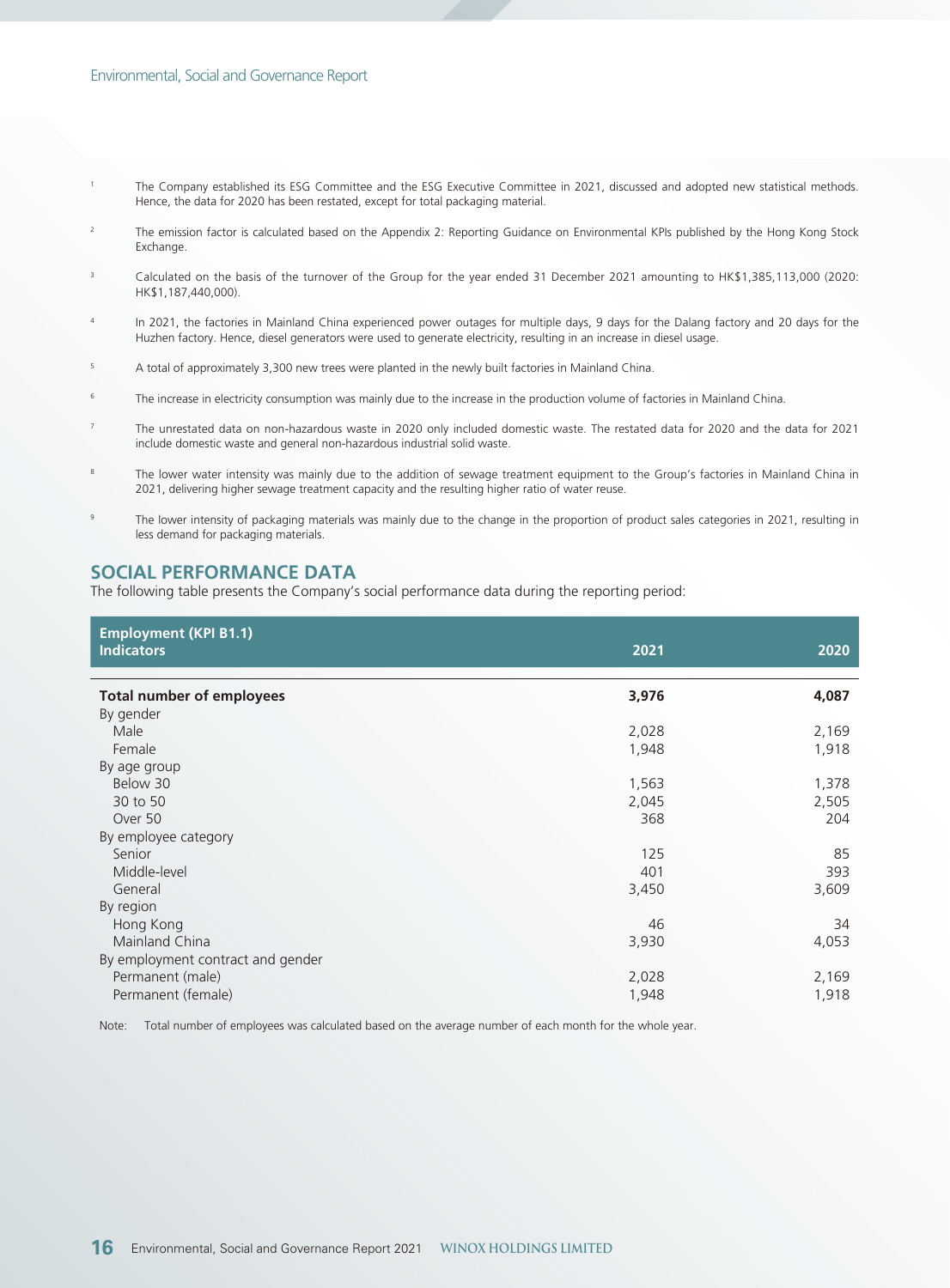| <b>Employee turnover (KPI B1.2)</b>                                |              |              |              |                     |
|--------------------------------------------------------------------|--------------|--------------|--------------|---------------------|
| <b>Indicators</b>                                                  | 2021         |              | 2020         |                     |
| Number and rate (%) of employee turnover                           | 2,008        | 4.2%         | 1,893        | 3.9%                |
| By gender                                                          |              |              |              |                     |
| Male<br>Female                                                     | 1,366<br>642 | 5.6%<br>2.7% | 1,207<br>686 | 4.6%                |
| By age group                                                       |              |              |              | 3.0%                |
| Below 30                                                           | 819          | 4.4%         | 904          | 5.5%                |
| 30 to 50                                                           | 1,166        | 4.8%         | 972          | 3.2%                |
| Over 50                                                            | 23           | 0.5%         | 17           | 0.7%                |
| By region                                                          |              |              |              |                     |
| Hong Kong                                                          | 2            | 0.4%         | $\mathbf 0$  | 0.0%                |
| Mainland China                                                     | 2,006        | 4.3%         | 1,893        | 3.9%                |
| <b>Health and Safety (KPI B2.1)</b>                                |              |              |              | In the Past 3 Years |
| Number and rate (%) of work-related fatalities in the past 3 years |              |              |              | $\mathbf{0}$        |
| <b>Health and Safety (KPI B2.2)</b>                                |              | 2021         |              | 2020                |
| Lost days due to work injury                                       |              | 464.5        |              | 482                 |
| Training and Development (KPI B3.1 and B3.2)                       |              | 2021         |              | 2020                |
| Total cost of training (RMB)                                       |              | 197,676      |              | 1,298,768           |
| Total training hours completed by employees                        |              | 192,063      |              | 106,196             |
| Percentage of employees who received training<br>By gender         |              |              |              |                     |
| Male                                                               |              | 53.3%        |              | 53.6%               |
| Female                                                             |              | 46.7%        |              | 46.4%               |
| By employee category                                               |              |              |              |                     |
| Senior                                                             |              | 3.7%         |              | 3.6%                |
| Middle-level                                                       |              | 13.1%        |              | 16.5%               |
| General                                                            |              | 83.2%        |              | 79.9%               |
| Average training hours completed per employee<br>By gender         |              | 63           |              | 45                  |
| Male                                                               |              | 69           |              | 47                  |
| Female                                                             |              | 55           |              | 41                  |
| By employee category                                               |              |              |              |                     |
| Senior                                                             |              | 1            |              | $\overline{2}$      |
| Middle-level                                                       |              | 5            |              | $\overline{2}$      |
| General                                                            |              | 74           |              | 55                  |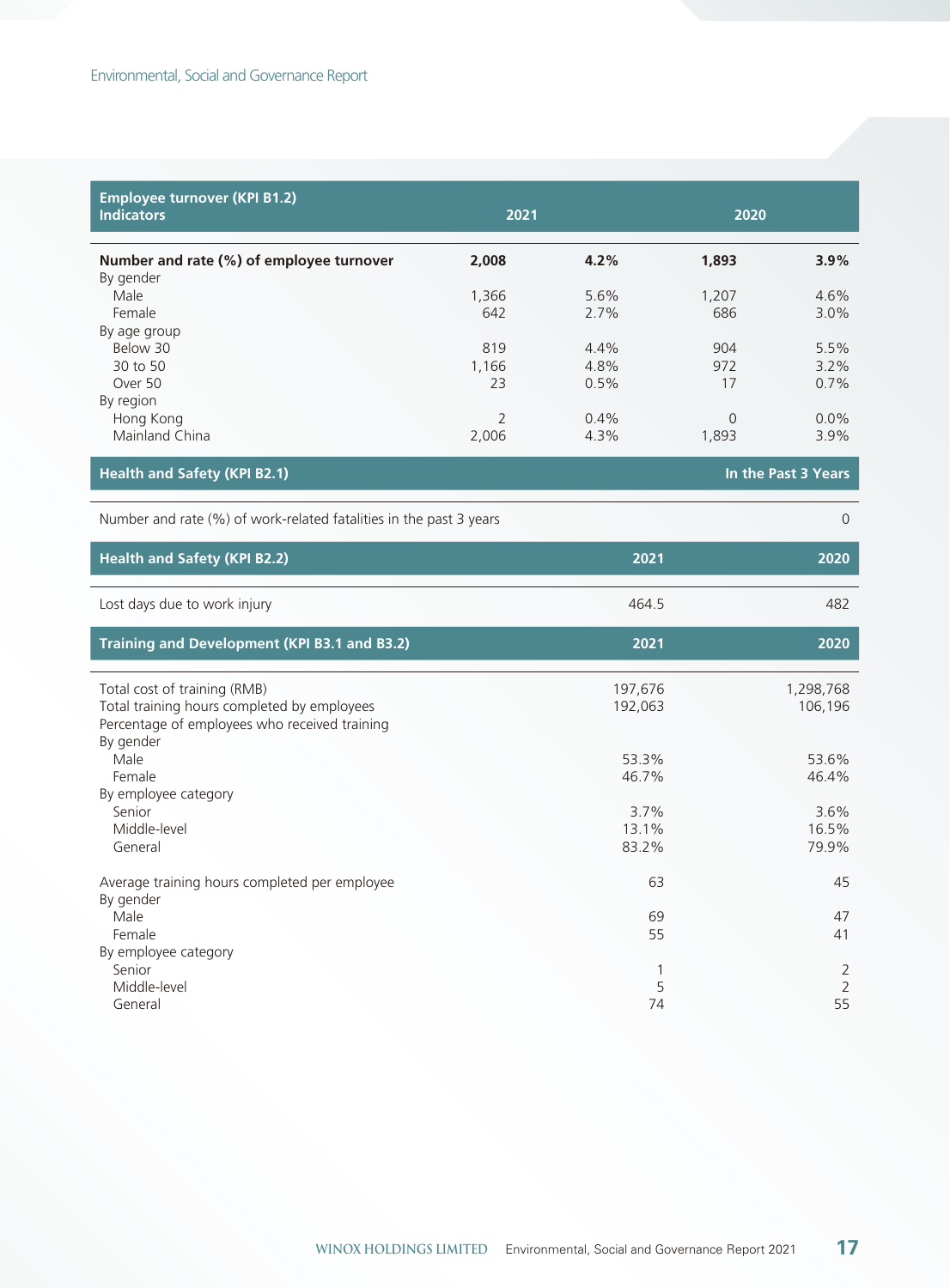| <b>Supply Chain Management (KPI B5.1)</b>                | 2021 | 2020    |
|----------------------------------------------------------|------|---------|
| Number of suppliers by region<br>Number of key suppliers | 50   | 47      |
| By region<br>Asia                                        |      |         |
| Europe                                                   |      |         |
| Hong Kong<br>Mainland China                              | 43   | 6<br>39 |

Note: Key suppliers refer to suppliers of products and/or services to the Group with a contract sum exceeding HK\$2,000,000 (or RMB2,000,000).

| <b>Product Responsibility (KPI B6.1)</b>                                                                                                                                | 2021 | 2020 |
|-------------------------------------------------------------------------------------------------------------------------------------------------------------------------|------|------|
| Percentage of total products sold or shipped subject to<br>recalls for safety and health reasons                                                                        |      |      |
| <b>Anti-corruption (KPI B7.1)</b>                                                                                                                                       | 2021 | 2020 |
| Number of concluded legal cases regarding corrupt practices<br>brought against the issuer or its employees during the<br>reporting period and the outcomes of the cases |      |      |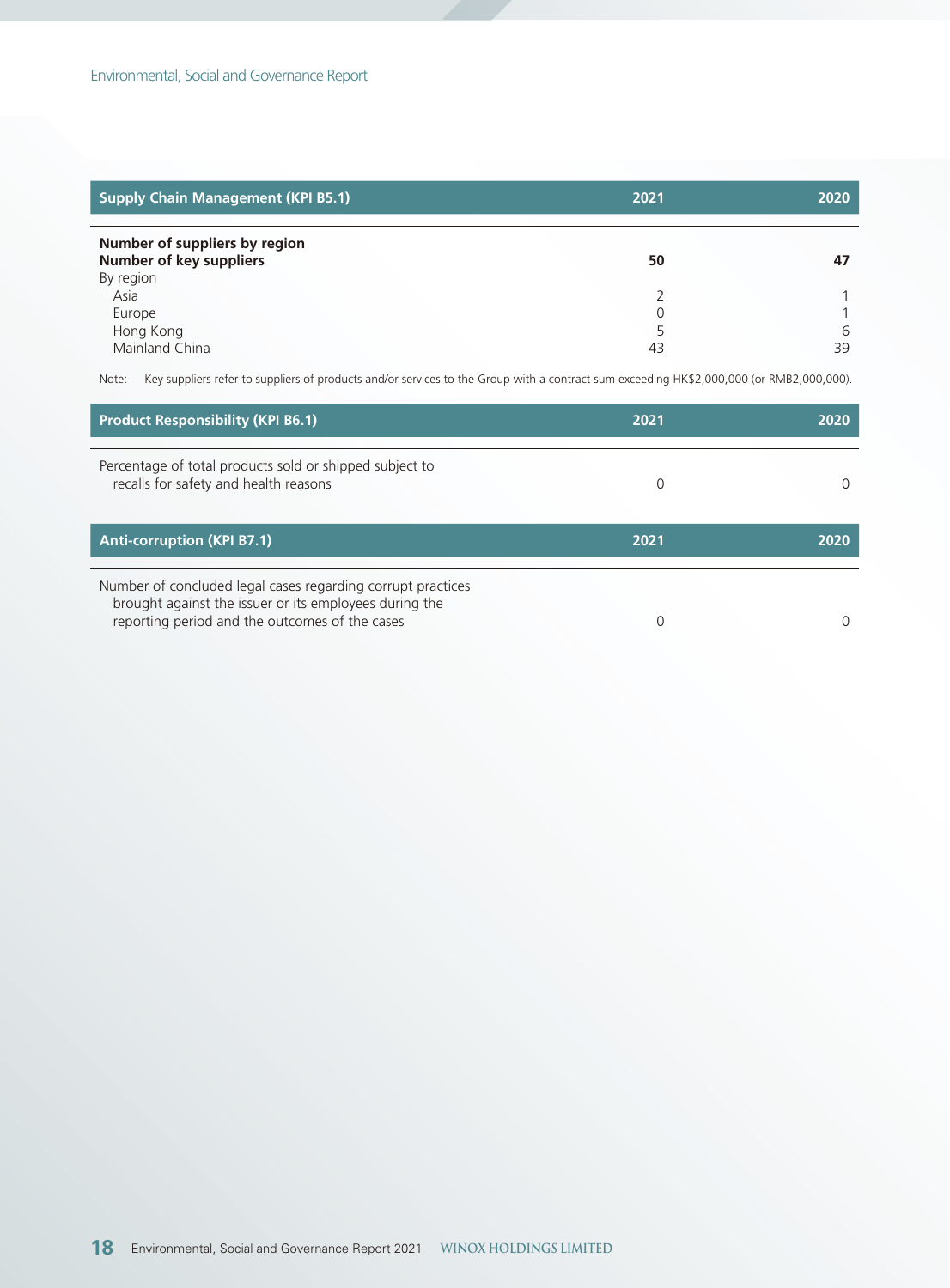## **ENVIRONMENTAL, SOCIAL AND GOVERNANCE REPORTING GUIDE INDEX**

| <b>Subject areas</b><br>and aspects      | <b>Key performance</b><br>indicators of<br>the Hong Kong<br><b>Stock Exchange</b> | <b>Description</b>                                                                                                                                                                                                                                                                                         | Page                                                                                                                                                                                                                    |
|------------------------------------------|-----------------------------------------------------------------------------------|------------------------------------------------------------------------------------------------------------------------------------------------------------------------------------------------------------------------------------------------------------------------------------------------------------|-------------------------------------------------------------------------------------------------------------------------------------------------------------------------------------------------------------------------|
| A. Environmental<br>Aspect A1: Emissions | General disclosure<br>A <sub>1</sub>                                              | Information on:<br>the policies; and<br>(a)<br>(b)<br>compliance with relevant laws and<br>regulations that have a significant<br>impact on the issuer<br>relating to exhaust and greenhouse gas<br>emissions, discharges into water and land,<br>and generation of hazardous and non-<br>hazardous waste. | Pages 4 to 8                                                                                                                                                                                                            |
|                                          | <b>KPI A1.1</b>                                                                   | The types of emissions and respective<br>emissions data.                                                                                                                                                                                                                                                   | The Group's business<br>operations do not have a<br>significant impact on the<br>environment with respect<br>to exhaust emissions. Please<br>refer to page 5 for the air<br>pollution control measures<br>of the Group. |
|                                          | <b>KPI A1.2</b>                                                                   | Direct (Scope 1) and energy indirect (Scope<br>2) greenhouse gas emissions (in tonnes)<br>and, where applicable, intensity (e.g. per<br>unit of production volume, per facility).                                                                                                                          | Please refer to the<br>Environmental Performance<br>Data table                                                                                                                                                          |
|                                          | KPI A1.3                                                                          | Total hazardous waste produced (in tonnes)<br>and, where applicable, intensity (e.g. per<br>unit of production volume, per facility).                                                                                                                                                                      | Please refer to the<br>Environmental Performance<br>Data table                                                                                                                                                          |
|                                          | <b>KPI A1.4</b>                                                                   | Total non-hazardous waste produced (in<br>tonnes) and, where applicable, intensity (e.g.<br>per unit of production volume, per facility).                                                                                                                                                                  | Please refer to the<br>Environmental Performance<br>Data table                                                                                                                                                          |
|                                          | <b>KPI A1.5</b>                                                                   | Description of the emission target(s) set and<br>steps taken to achieve them.                                                                                                                                                                                                                              | Pages 4 to 8                                                                                                                                                                                                            |
|                                          | <b>KPI A1.6</b>                                                                   | Description of how hazardous and non-<br>hazardous wastes are handled, and<br>description of the waste reduction target(s)<br>set and steps taken to achieve them.                                                                                                                                         | Pages 4 to 8                                                                                                                                                                                                            |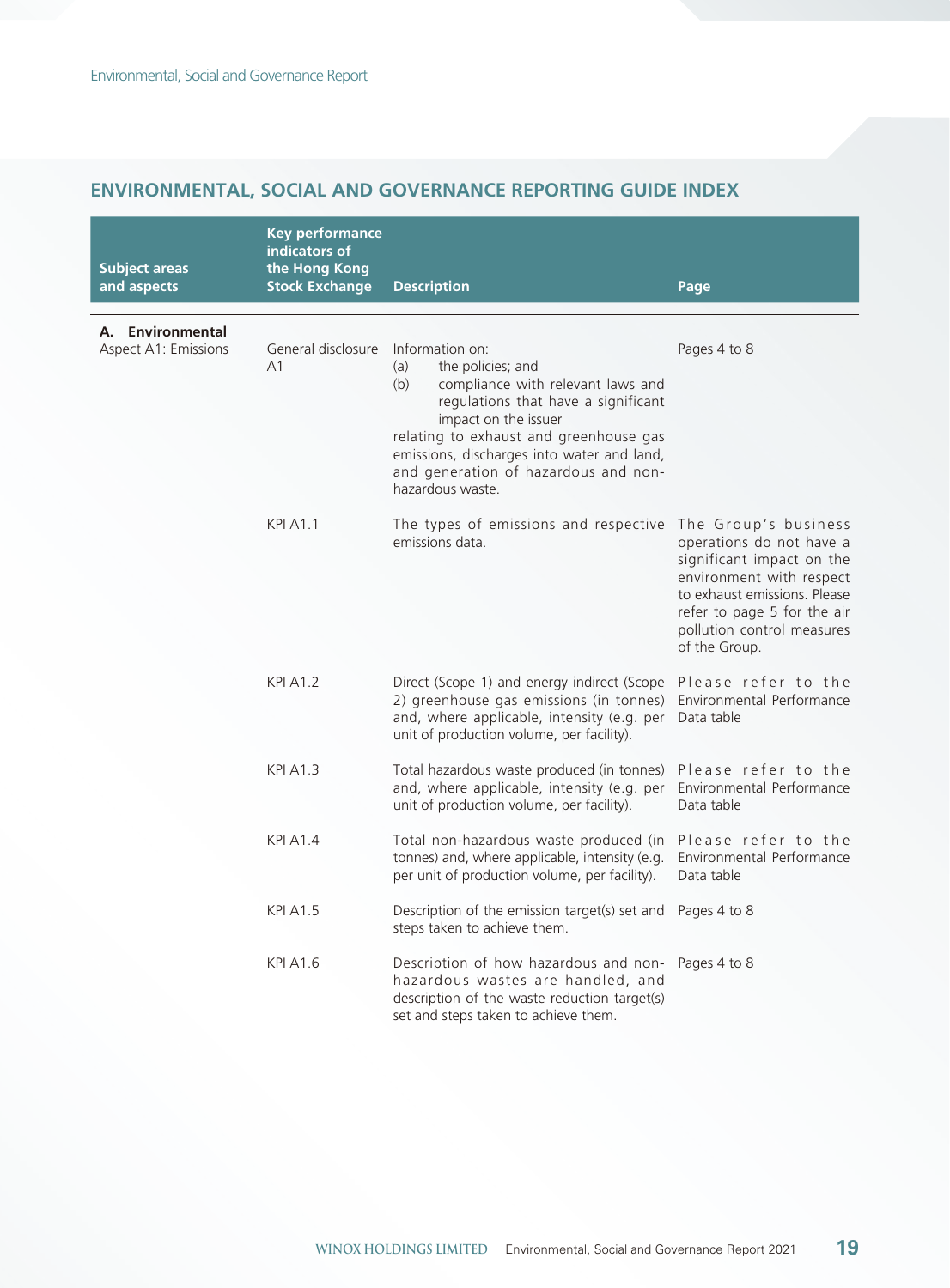| <b>Subject areas</b>                                            | <b>Key performance</b><br>indicators of<br>the Hong Kong |                                                                                                                                                                                                                                              |              |
|-----------------------------------------------------------------|----------------------------------------------------------|----------------------------------------------------------------------------------------------------------------------------------------------------------------------------------------------------------------------------------------------|--------------|
| and aspects                                                     | <b>Stock Exchange</b>                                    | <b>Description</b>                                                                                                                                                                                                                           | Page         |
| A2: Use of resources                                            |                                                          | General disclosure  Policies on the efficient use of resources,  Pages 4 to 8<br>including energy, water and other raw<br>materials.                                                                                                         |              |
|                                                                 | <b>KPI A2.1</b>                                          | Direct and/or indirect energy consumption Please refer to the<br>by type (e.g. electricity, gas or oil) in total Environmental Performance<br>(kWh in '000s) and intensity (e.g. per unit of Data table<br>production volume, per facility). |              |
|                                                                 | <b>KPI A2.2</b>                                          | Water consumption in total and intensity Please refer to the<br>(e.g. per unit of production volume, per Environmental Performance<br>facility).                                                                                             | Data table   |
|                                                                 | <b>KPI A2.3</b>                                          | Description of the energy use efficiency<br>target(s) set and steps taken to achieve<br>them.                                                                                                                                                | Pages 4 to 8 |
|                                                                 | <b>KPI A2.4</b>                                          | Description of whether there is any issue in Pages 4 to 6<br>sourcing water that is fit for purpose, water<br>efficiency target(s) set and steps taken to<br>achieve them.                                                                   |              |
|                                                                 | <b>KPI A2.5</b>                                          | Total packaging material used for finished Please refer to the<br>products (in tonnes) and, if applicable, with Environmental Performance<br>reference to per unit produced.                                                                 | Data table   |
| A3: The environment and General disclosure<br>natural resources | A3                                                       | Policies on minimising the issuer's significant Pages 4 to 8<br>impact on the environment and natural<br>resources.                                                                                                                          |              |
|                                                                 | <b>KPI A3.1</b>                                          | Description of the significant impacts of Pages 4 to 8<br>business activities on the environment and<br>natural resources and the actions taken to<br>manage them.                                                                           |              |
| A4: Climate change                                              | General disclosure                                       | Policies on identification and mitigation of Page 8<br>significant climate-related issues which have<br>impacted, and those which may impact, the<br>issuer.                                                                                 |              |
|                                                                 | <b>KPI A4.1</b>                                          | Description of the significant climate-<br>related issues which have impacted, and<br>those which may impact, the issuer, and the<br>actions taken to manage them.                                                                           | Page 8       |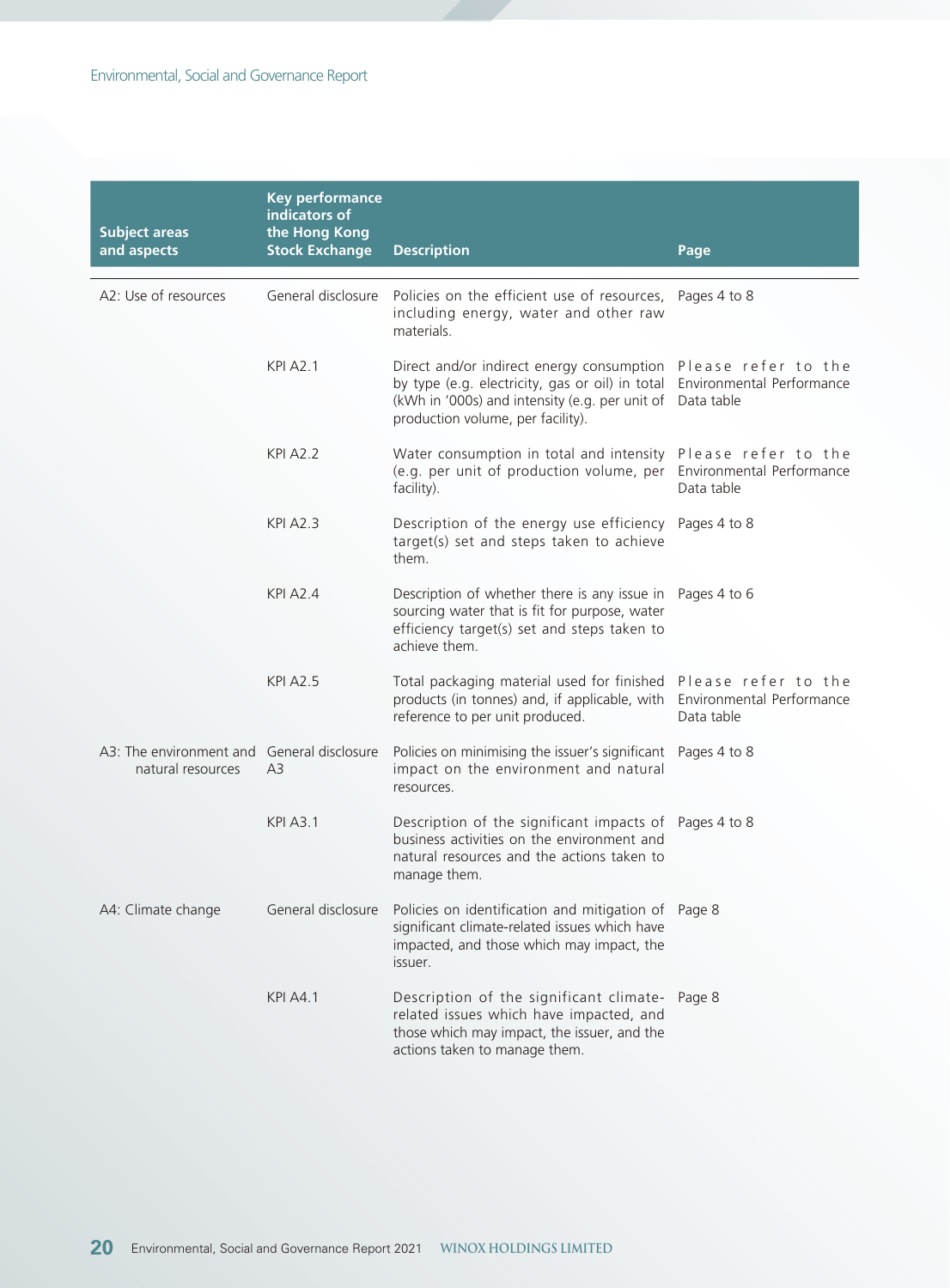| <b>Subject areas</b><br>and aspects                           | <b>Key performance</b><br>indicators of<br>the Hong Kong<br><b>Stock Exchange</b> | <b>Description</b>                                                                                                                                                                                                                                                                                                                                       | Page           |
|---------------------------------------------------------------|-----------------------------------------------------------------------------------|----------------------------------------------------------------------------------------------------------------------------------------------------------------------------------------------------------------------------------------------------------------------------------------------------------------------------------------------------------|----------------|
| <b>B.</b> Social<br><b>Employment and labour</b><br>practices |                                                                                   |                                                                                                                                                                                                                                                                                                                                                          |                |
| B1: Employment                                                | General disclosure<br><b>B1</b>                                                   | Information on:<br>the policies; and<br>(a)<br>(b)<br>compliance with relevant laws and<br>regulations that have a significant<br>impact on the issuer<br>relating to compensation and dismissal,<br>recruitment and promotion, working hours,<br>rest periods, equal opportunity, diversity,<br>anti-discrimination, and other benefits and<br>welfare. | Pages 9 to 10  |
|                                                               | <b>KPI B1.1</b>                                                                   | Total workforce by gender, employment Page 16<br>type (for example, full- or part-time), age<br>group and geographical region.                                                                                                                                                                                                                           |                |
|                                                               | <b>KPI B1.2</b>                                                                   | Employee turnover rate by gender, age Page 17<br>group and geographical region.                                                                                                                                                                                                                                                                          |                |
| B2: Health and safety                                         | General disclosure<br>B <sub>2</sub>                                              | Information on:<br>the policies; and<br>(a)<br>(b)<br>compliance with relevant laws and<br>regulations that have a significant<br>impact on the issuer<br>relating to providing a safe working<br>environment and protecting employees<br>from occupational hazards.                                                                                     | Pages 10 to 11 |
|                                                               | <b>KPI B2.1</b>                                                                   | Number and rate of work-related fatalities<br>occurred in each of the past three years<br>including the reporting year.                                                                                                                                                                                                                                  | Page 17        |
|                                                               | <b>KPI B2.2</b>                                                                   | Lost days due to work injury.                                                                                                                                                                                                                                                                                                                            | Page 17        |
|                                                               | <b>KPI B2.3</b>                                                                   | Description of occupational health and<br>safety measures adopted, and how they are<br>implemented and monitored.                                                                                                                                                                                                                                        | Pages 10 to 11 |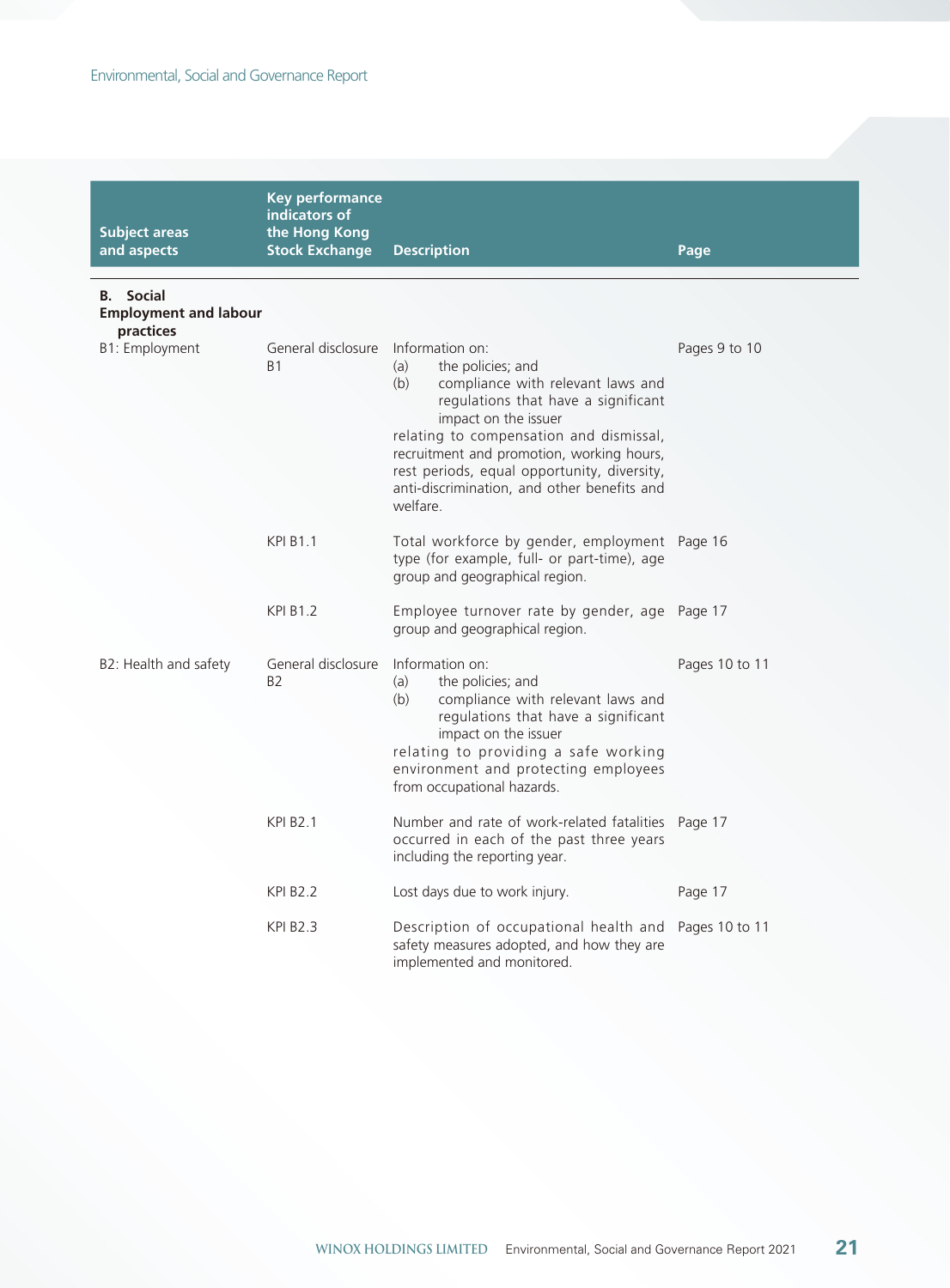| <b>Subject areas</b><br>and aspects | <b>Key performance</b><br>indicators of<br>the Hong Kong<br><b>Stock Exchange</b> | <b>Description</b>                                                                                                                                                                                           | Page   |
|-------------------------------------|-----------------------------------------------------------------------------------|--------------------------------------------------------------------------------------------------------------------------------------------------------------------------------------------------------------|--------|
| B3: Development and<br>training     | General disclosure<br>B <sub>3</sub>                                              | Policies on improving employees' knowledge Page 11<br>and skills for discharging duties at work.<br>Description of training activities.                                                                      |        |
|                                     | <b>KPI B3.1</b>                                                                   | The percentage of employees trained by Page 17<br>gender and employee category (e.g. senior<br>management, middle management).                                                                               |        |
|                                     | <b>KPI B3.2</b>                                                                   | The average training hours completed Page 17<br>per employee by gender and employee<br>category.                                                                                                             |        |
| B4: Labour standards                | General disclosure<br><b>B4</b>                                                   | Information on:<br>the policies; and<br>(a)<br>compliance with relevant laws and<br>(b)<br>regulations that have a significant<br>impact on the issuer<br>relating to preventing child and forced<br>labour. | Page 9 |
|                                     | <b>KPI B4.1</b>                                                                   | Description of measures to review Page 9<br>employment practices to avoid child and<br>forced labour.                                                                                                        |        |
|                                     | <b>KPI B4.2</b>                                                                   | Description of steps taken to eliminate such Page 9<br>practices when discovered.                                                                                                                            |        |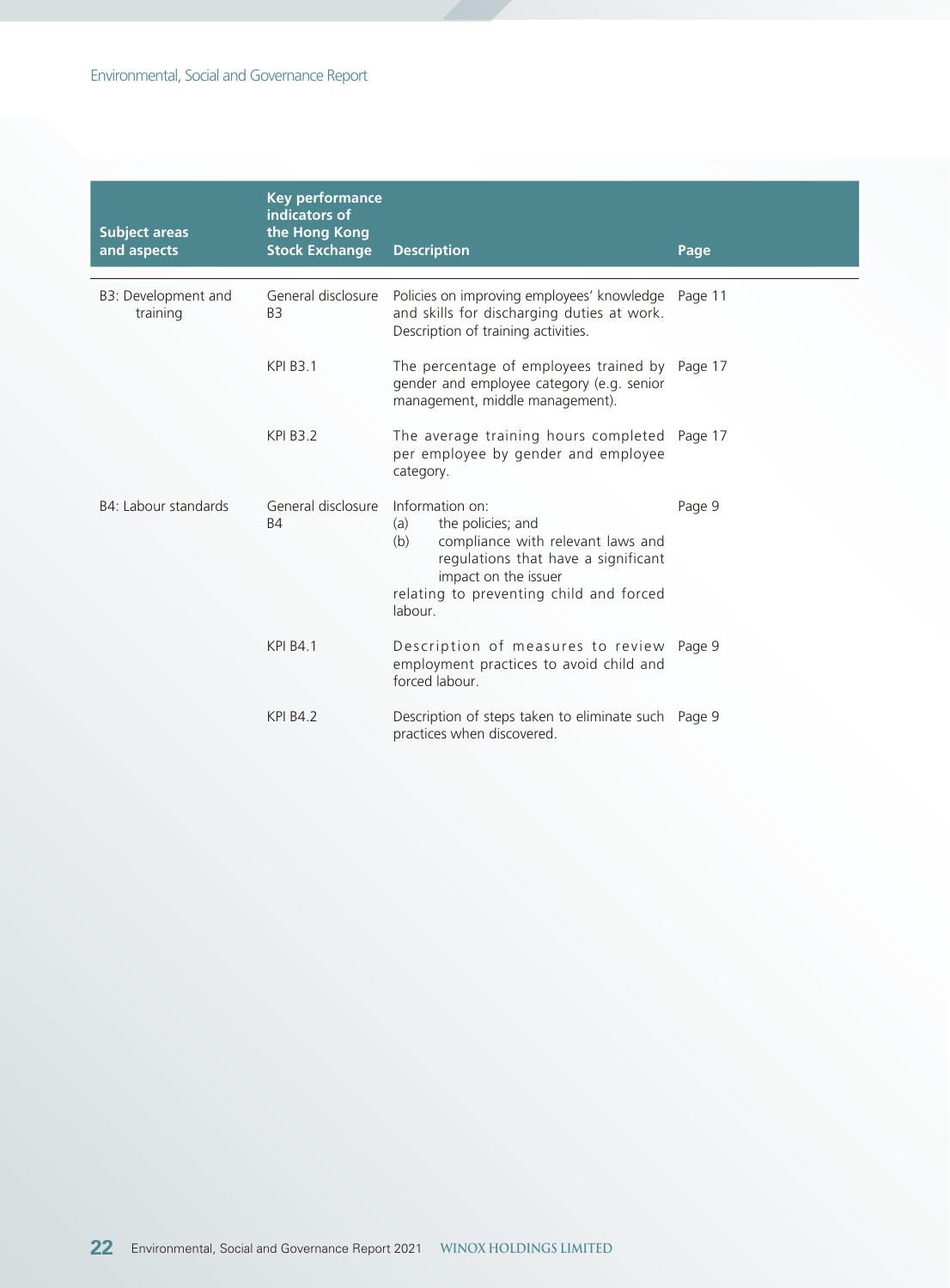| <b>Subject areas</b><br>and aspects                          | <b>Key performance</b><br>indicators of<br>the Hong Kong<br><b>Stock Exchange</b> | <b>Description</b>                                                                                                                                                                                                                                                                                              | Page           |
|--------------------------------------------------------------|-----------------------------------------------------------------------------------|-----------------------------------------------------------------------------------------------------------------------------------------------------------------------------------------------------------------------------------------------------------------------------------------------------------------|----------------|
|                                                              |                                                                                   |                                                                                                                                                                                                                                                                                                                 |                |
| <b>Operating practices</b><br>B5: Supply chain<br>management | General disclosure<br>B5                                                          | Policies on managing environmental and Page 12<br>social risks of the supply chain.                                                                                                                                                                                                                             |                |
|                                                              | <b>KPI B5.1</b>                                                                   | Number of suppliers by geographical region.                                                                                                                                                                                                                                                                     | Page 18        |
|                                                              | <b>KPI B5.2</b>                                                                   | Description of practices relating to engaging<br>suppliers, number of suppliers where the<br>practices are being implemented, and how<br>they are implemented and monitored.                                                                                                                                    | Page 12        |
|                                                              | <b>KPI B5.3</b>                                                                   | Description of practices used to identify Page 12<br>environmental and social risks along<br>the supply chain, and how they are<br>implemented and monitored.                                                                                                                                                   |                |
|                                                              | <b>KPI B5.4</b>                                                                   | Description of practices used to promote<br>environmentally preferable products and<br>services when selecting suppliers, and how<br>they are implemented and monitored.                                                                                                                                        | Page 12        |
| B6: Product responsibility General disclosure                | <b>B6</b>                                                                         | Information on:<br>(a)<br>the policies; and<br>compliance with relevant laws and<br>(b)<br>regulations that have a significant<br>impact on the issuer<br>relating to health and safety, advertising,<br>labelling and privacy matters relating to<br>products and services provided and methods<br>of redress. | Page 13        |
|                                                              | <b>KPI B6.1</b>                                                                   | Percentage of total products sold or shipped<br>subject to recalls for safety and health<br>reasons.                                                                                                                                                                                                            | Page 18        |
|                                                              | <b>KPI B6.2</b>                                                                   | Number of products and service related Page 13<br>complaints received and how they are dealt<br>with.                                                                                                                                                                                                           |                |
|                                                              | <b>KPI B6.3</b>                                                                   | Description of practices relating to observing<br>and protecting intellectual property rights.                                                                                                                                                                                                                  | Pages 13 to 14 |
|                                                              | <b>KPI B6.4</b>                                                                   | Description of quality assurance process and<br>recall procedures.                                                                                                                                                                                                                                              | Page 13        |
|                                                              | <b>KPI B6.5</b>                                                                   | Description of consumer data protection<br>and privacy policies, and how they are<br>implemented and monitored.                                                                                                                                                                                                 | Page 14        |